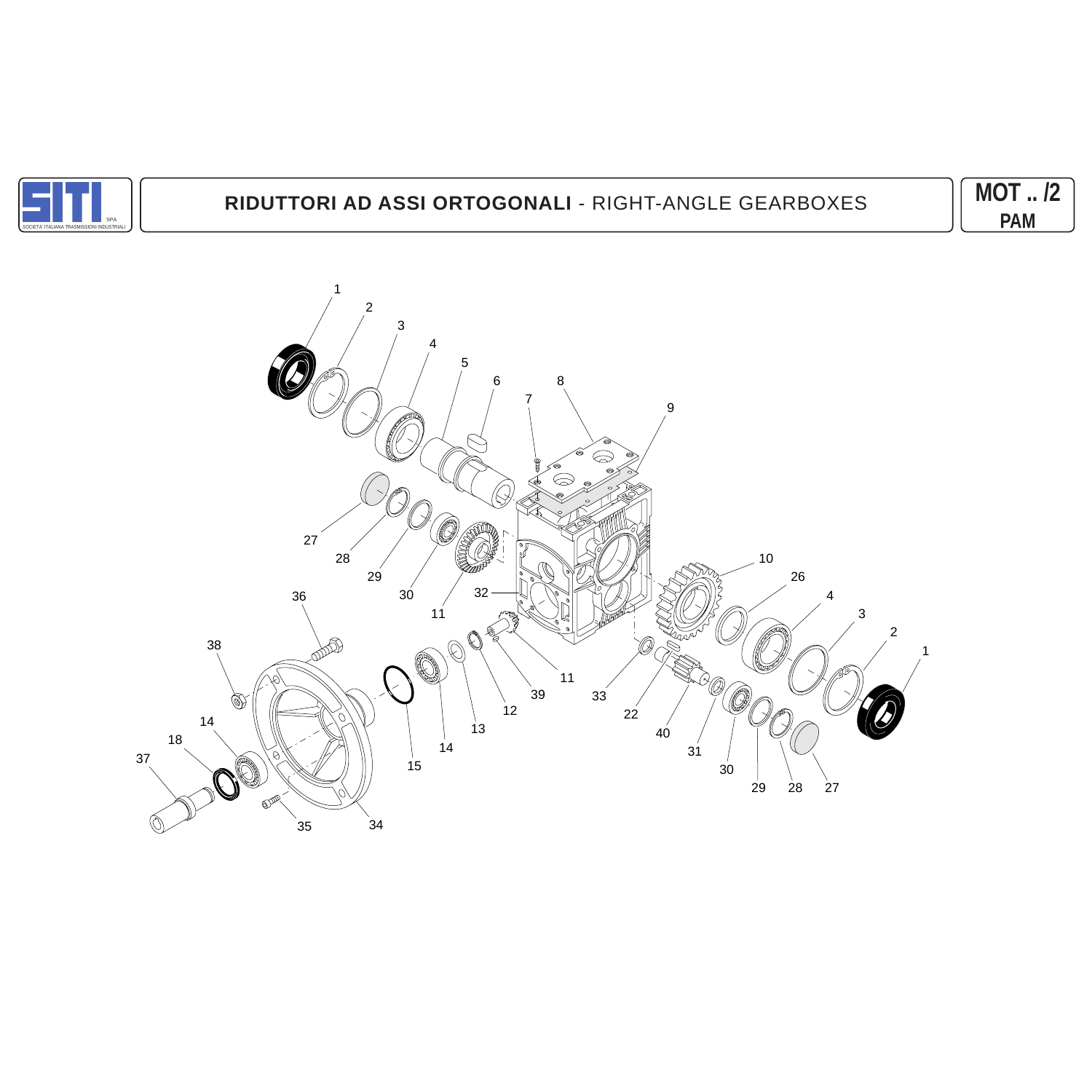



| POS.           | <b>CODICE</b> | <b>DESCRIZIONE</b>                | MAT. | Q.TA'          |
|----------------|---------------|-----------------------------------|------|----------------|
|                |               | ANELLO DI TENUTA                  |      | $\overline{2}$ |
| $\overline{2}$ |               | <b>ANELLO SEEGER</b>              |      | $\overline{2}$ |
| 3              |               | <b>DISTANZIALE USCITA</b>         |      | 2              |
| 4              |               | <b>CUSCINETTO</b>                 |      |                |
| 5              |               | ALBERO LENTO CAVO                 |      |                |
| 6              |               | <b>LINGUETTA</b>                  |      |                |
|                |               | VITE T.C.E.I.                     |      |                |
| 8              |               | COPERCHIO CHIUSO SUPERIORE        |      |                |
| 9              |               | <b>GUARNIZIONE COP. SUPERIORE</b> |      |                |
| 10             |               | <b>CORONA USCITA</b>              |      |                |
| 11             |               | <b>COPPIA CONICA</b>              |      |                |
| 12             |               | ANELLO SEEGER                     |      |                |
| 13             |               | <b>DISTANZIALE PIGNONE</b>        |      |                |
| 14             |               | <b>CUSCINETTO</b>                 |      |                |
| 15             |               | <b>GUARNIZIONE</b>                |      |                |
| 18             |               | ANELLO DI TENUTA                  |      |                |
| 22             |               | <b>LINGUETTA</b>                  |      |                |
| 26             |               | <b>DISTANZIALE USCITA</b>         |      |                |
| 27             |               | CAPPELLOTTO                       |      |                |
| 28             |               | ANELLO SEEGER                     |      |                |
| 29             |               | <b>DISTANZIALE INTERM.</b>        |      |                |
| 30             |               | <b>CUSCINETTO</b>                 |      |                |
| 31             |               | <b>DISTANZIALE INTERM.</b>        |      |                |
| 32             |               | <b>CORPO RIDUTTORE</b>            |      |                |
| 33             |               | <b>DISTANZIALE ENTRATA</b>        |      |                |
| 34             |               | <b>CAMPANA</b>                    |      |                |
| 35             |               | VITE T.C.E.I.                     |      |                |
| 36             |               | VITE T.E.                         |      |                |
| 37             |               | <b>ALBERO ENTRATA</b>             |      |                |
| 38             |               | <b>DADO ESAGONALE</b>             |      |                |
| 39             |               | <b>LINGUETTA</b>                  |      |                |
| 40             |               | PIGNONE USCITA                    |      |                |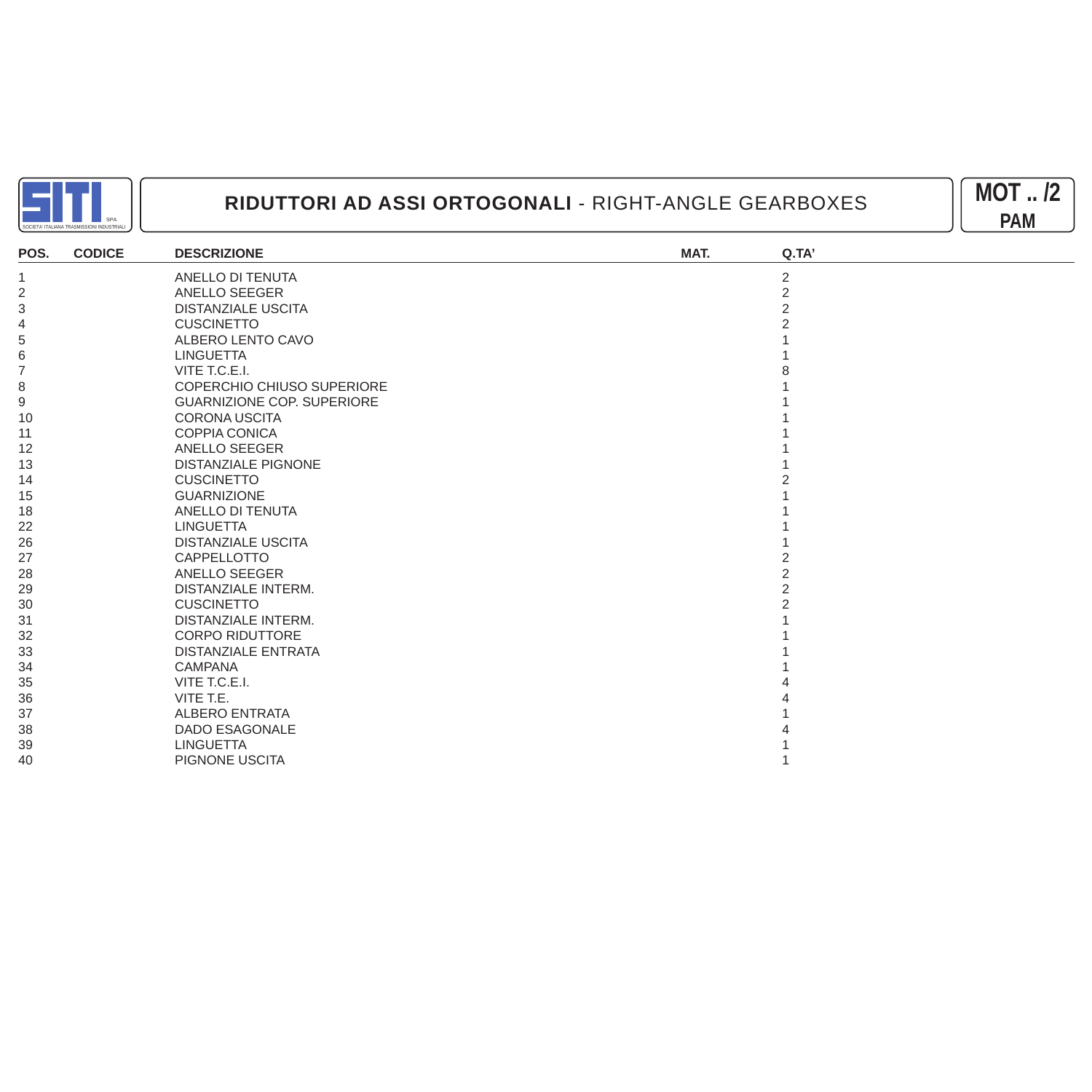



| POS.                      | <b>CODE</b> | <b>DESCRIPTION</b>         | MAT. | Q.TY           |
|---------------------------|-------------|----------------------------|------|----------------|
| $\mathbf{1}$              |             | OIL SEAL                   |      | $\overline{2}$ |
| $\sqrt{2}$                |             | SEEGER                     |      | $\overline{2}$ |
| $\ensuremath{\mathsf{3}}$ |             | SPACER                     |      | $\overline{2}$ |
| 4                         |             | <b>BEARING</b>             |      |                |
| $\,$ 5 $\,$               |             | <b>SHAFT</b>               |      |                |
| 6                         |             | <b>KEY</b>                 |      |                |
| $\overline{7}$            |             | SCREW T.C.E.I.             |      |                |
| 8                         |             | <b>COVER</b>               |      |                |
| 9                         |             | <b>GASKET</b>              |      |                |
| 10                        |             | <b>OUTPUT CROWN GEAR</b>   |      |                |
| 11                        |             | <b>CONIC PAIR</b>          |      |                |
| 12                        |             | <b>SEEGER</b>              |      |                |
| 13                        |             | PINION SPACER              |      |                |
| 14                        |             | <b>BEARING</b>             |      |                |
| 15                        |             | <b>GASKET</b>              |      |                |
| 18                        |             | <b>OIL SEAL</b>            |      |                |
| 22                        |             | <b>KEY</b>                 |      |                |
| 26                        |             | <b>SPACER</b>              |      |                |
| 27                        |             | CAP                        |      |                |
| 28                        |             | <b>SEEGER</b>              |      | $\overline{2}$ |
| 29                        |             | <b>SPACER</b>              |      | 2              |
| 30                        |             | <b>BEARING</b>             |      |                |
| 31                        |             | <b>SPACER</b>              |      |                |
| 32                        |             | <b>REDUCTION GEAR BODY</b> |      |                |
| 33                        |             | <b>SPACER</b>              |      |                |
| 34                        |             | <b>BELL</b>                |      |                |
| 35                        |             | SCREW T.C.E.I.             |      |                |
| 36                        |             | <b>SCREW T.E.</b>          |      |                |
| 37                        |             | <b>INPUT SHAFT</b>         |      |                |
| 38                        |             | <b>NUT</b>                 |      |                |
| 39                        |             | <b>KEY</b>                 |      |                |
| 40                        |             | <b>OUTPUT PINION</b>       |      |                |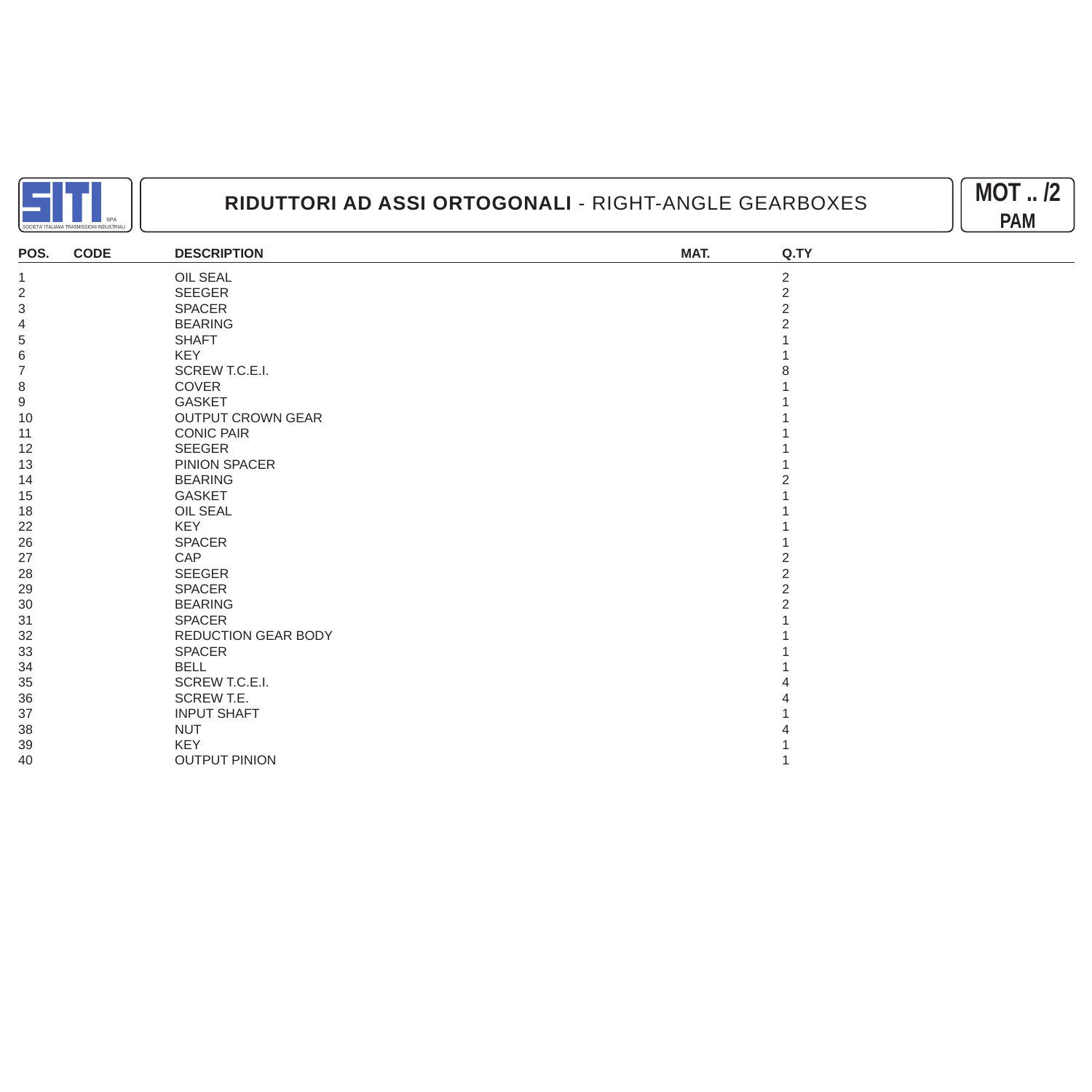

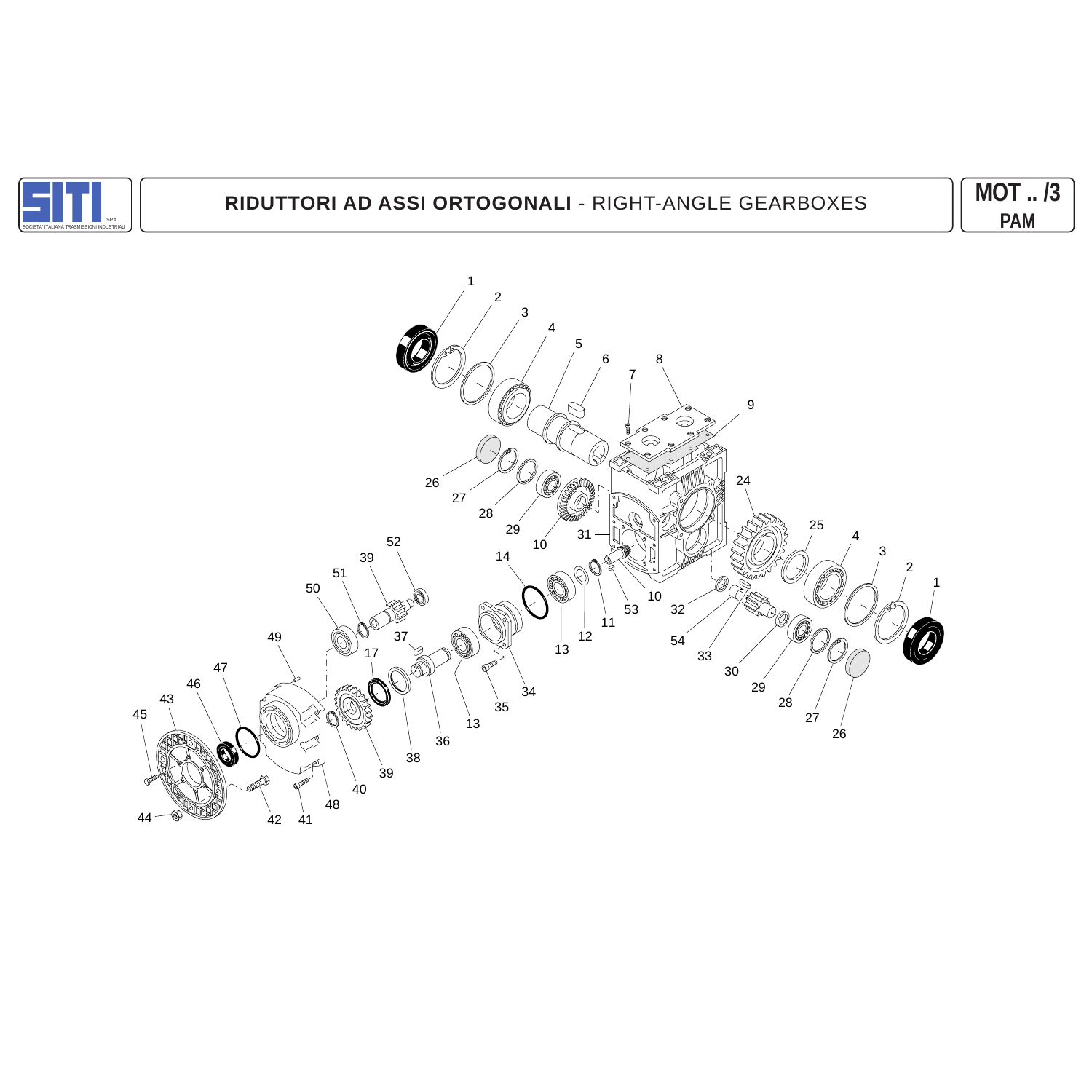



| POS.           | <b>CODICE</b> | <b>DESCRIZIONE</b>                | MAT. | Q.TA           |
|----------------|---------------|-----------------------------------|------|----------------|
| -1             |               | ANELLO DI TENUTA                  |      | $\overline{c}$ |
| $\overline{2}$ |               | ANELLO SEEGER                     |      | $\overline{c}$ |
| $\sqrt{3}$     |               | <b>DISTANZIALE USCITA</b>         |      | $\overline{2}$ |
| 4              |               | <b>CUSCINETTO</b>                 |      |                |
| 5              |               | ALBERO LENTO CAVO                 |      |                |
| 6              |               | <b>LINGUETTA</b>                  |      |                |
| 7              |               | VITE T.C.E.I                      |      |                |
| 8              |               | <b>COPERCHIO CHIUSO SUPERIORE</b> |      |                |
| 9              |               | <b>GUARNIZIONE COP. SUPERIORE</b> |      |                |
| 10             |               | <b>COPPIA CONICA</b>              |      |                |
| -11            |               | <b>ANELLO SEEGER</b>              |      |                |
| 12             |               | <b>DISTANZIALE PIGNONE</b>        |      |                |
| 13             |               | <b>CUSCINETTO</b>                 |      |                |
| 14             |               | <b>OR</b>                         |      |                |
| 17             |               | ANELLO DI TENUTA                  |      |                |
| 24             |               | <b>CORONA USCITA</b>              |      |                |
| 25             |               | <b>DISTANZIALE USCITA</b>         |      |                |
| 26             |               | CAPPELLOTTO                       |      |                |
| 27             |               | <b>ANELLO SEEGER</b>              |      | 2              |
| 28             |               | DISTANZIALE INTERMEDIO            |      | $\overline{c}$ |
| 29             |               | <b>CUSCINETTO</b>                 |      |                |
| 30             |               | <b>DISTANZIALE INTERM.</b>        |      |                |
| 31             |               | <b>CORPO RIDUTTORE</b>            |      |                |
| 32             |               | <b>DISTANZIALE INTERM.</b>        |      |                |
| 33             |               | <b>LINGUETTA</b>                  |      |                |
| 34             |               | <b>BOCCOLA</b>                    |      |                |
| 35             |               | VITE T.C.E.I                      |      |                |
| 36             |               | ALBERO INTERMEDIO TUTTI RAPP.     |      |                |
| 37             |               | <b>LINGUETTA</b>                  |      |                |
| 38             |               | <b>DISTANZIALE ENTRATA</b>        |      |                |
| 39             |               | CORONA 1° RID                     |      |                |
| 39             |               | ALBERO CON PIGNONE                |      |                |
| 40             |               | ANELLO SEEGER                     |      |                |
| 41             |               | VITE T.C.E.I                      |      |                |
| 42             |               | VITE T.E.                         |      |                |
| 43             |               | NUOVO F.A.M.                      |      |                |
| 44             |               | <b>DADO ESAGONALE</b>             |      |                |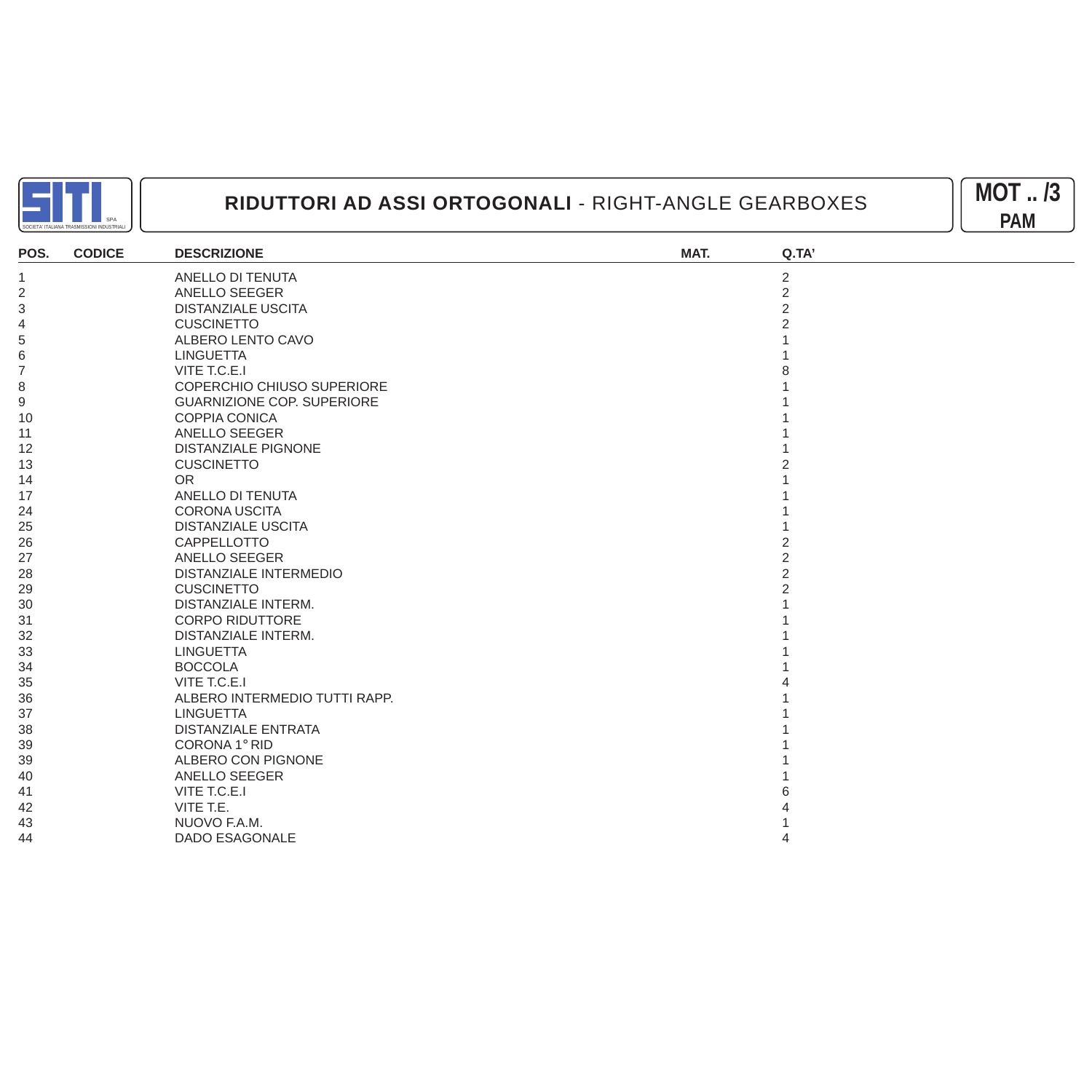



| POS. | <b>CODICE</b> | <b>DESCRIZIONE</b>      | MAT. | Q.TA' |
|------|---------------|-------------------------|------|-------|
| 45   |               | VITE T.E.               |      |       |
| 46   |               | ANELLO DI TENUTA        |      |       |
| 47   |               | <b>GUARNIZIONE</b>      |      |       |
| 48   |               | <b>CORPO PREC/PULEG</b> |      |       |
| 49   |               | <b>SPINA CILINDRICA</b> |      |       |
| 50   |               | <b>CUSCINETTO</b>       |      |       |
| 51   |               | ANELLO SEEGER           |      |       |
| 52   |               | <b>CUSCINETTO</b>       |      |       |
| 53   |               | LINGUETTA               |      |       |
| 54   |               | PIGNONE USCITA          |      |       |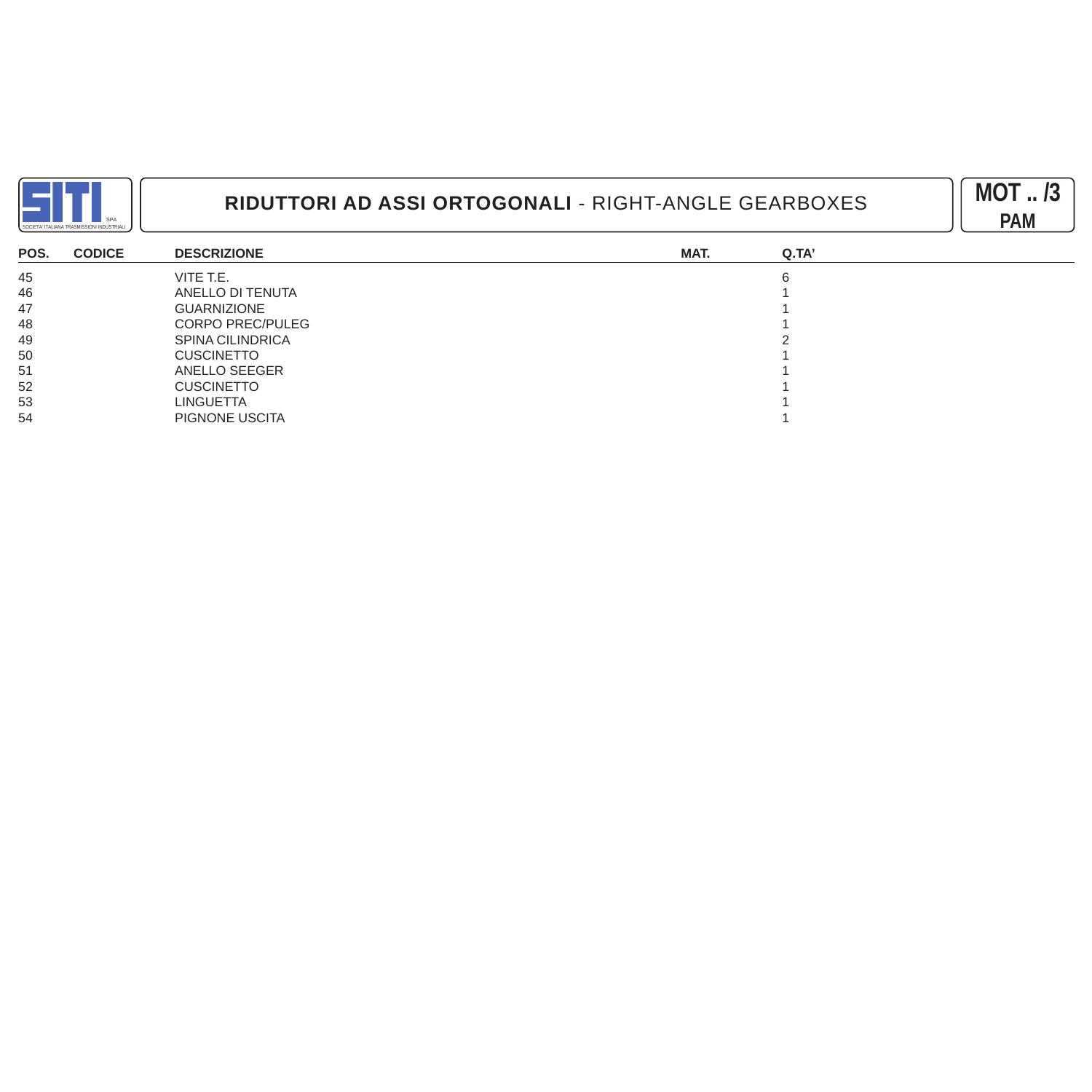



| POS.             | <b>CODE</b> | <b>DESCRIPTION</b>         | MAT. | Q.TY           |
|------------------|-------------|----------------------------|------|----------------|
| $\overline{1}$   |             | OIL SEAL                   |      | $\overline{2}$ |
| $\overline{2}$   |             | SEEGER                     |      | $\overline{2}$ |
| $\sqrt{3}$       |             | <b>SPACER</b>              |      | $\overline{2}$ |
| 4                |             | <b>BEARING</b>             |      |                |
| $\,$ 5 $\,$      |             | <b>SHAFT</b>               |      |                |
| 6                |             | <b>KEY</b>                 |      |                |
| $\overline{7}$   |             | <b>SCREW T.C.E.I</b>       |      |                |
| $\,8\,$          |             | COVER                      |      |                |
| $\boldsymbol{9}$ |             | <b>GASKET</b>              |      |                |
| 10               |             | <b>CONIC PAIR</b>          |      |                |
| 11               |             | <b>SEEGER</b>              |      |                |
| 12               |             | PINION SPACER              |      |                |
| 13               |             | <b>BEARING</b>             |      |                |
| 14               |             | <b>OR</b>                  |      |                |
| 17               |             | <b>OIL SEAL</b>            |      |                |
| 24               |             | <b>OUTPUT CROWN GEAR</b>   |      |                |
| 25               |             | SPACER                     |      |                |
| 26               |             | CAP                        |      |                |
| 27               |             | <b>SEEGER</b>              |      | 2              |
| 28               |             | <b>SPACER</b>              |      |                |
| 29               |             | <b>BEARING</b>             |      |                |
| 30               |             | <b>SPACER</b>              |      |                |
| 31               |             | <b>REDUCTION GEAR BODY</b> |      |                |
| 32               |             | SPACER                     |      |                |
| 33               |             | KEY                        |      |                |
| 34               |             | <b>BUSH</b>                |      |                |
| 35               |             | <b>SCREW T.C.E.I</b>       |      |                |
| 36               |             | <b>SHAFT</b>               |      |                |
| 37               |             | <b>KEY</b>                 |      |                |
| 38               |             | <b>SPACER</b>              |      |                |
| 39               |             | CROWN GEAR 1° RED.         |      |                |
| 39               |             | <b>SHAFT WITH PINION</b>   |      |                |
| 40               |             | <b>SEEGER</b>              |      |                |
| 41               |             | <b>SCREW T.C.E.I</b>       |      |                |
| 42               |             | SCREW T.E.                 |      |                |
| 43               |             | F.A.M.                     |      |                |
| 44               |             | <b>NUT</b>                 |      |                |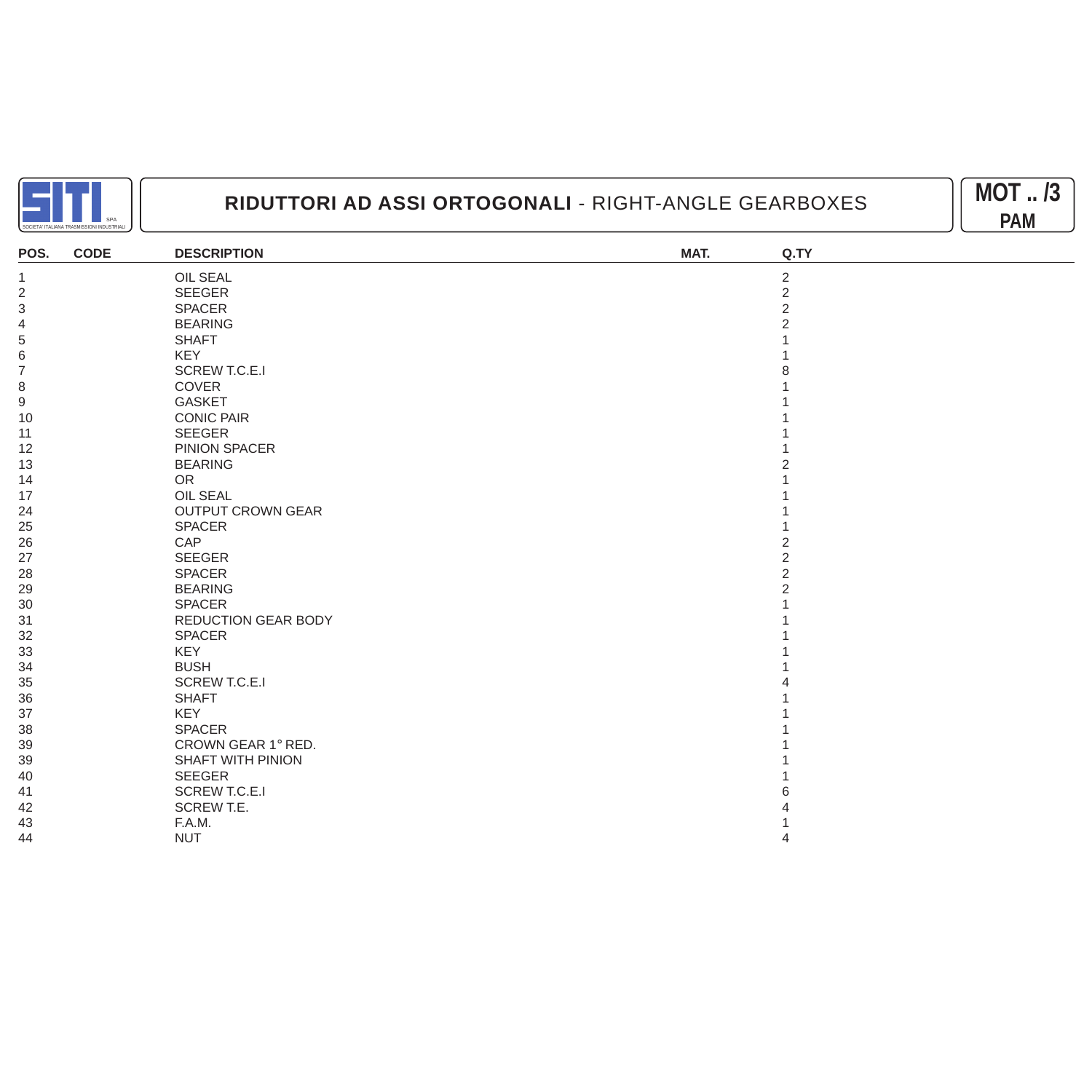



| POS. | <b>CODE</b> | <b>DESCRIPTION</b>   | MAT. | Q.TY |
|------|-------------|----------------------|------|------|
| 45   |             | SCREW T.E.           |      |      |
| 46   |             | OIL SEAL             |      |      |
| 47   |             | <b>GASKET</b>        |      |      |
| 48   |             | <b>BODY</b>          |      |      |
| 49   |             | <b>PIN</b>           |      |      |
| 50   |             | <b>BEARING</b>       |      |      |
| 51   |             | SEEGER               |      |      |
| 52   |             | <b>BEARING</b>       |      |      |
| 53   |             | <b>KEY</b>           |      |      |
| 54   |             | <b>OUTPUT PINION</b> |      |      |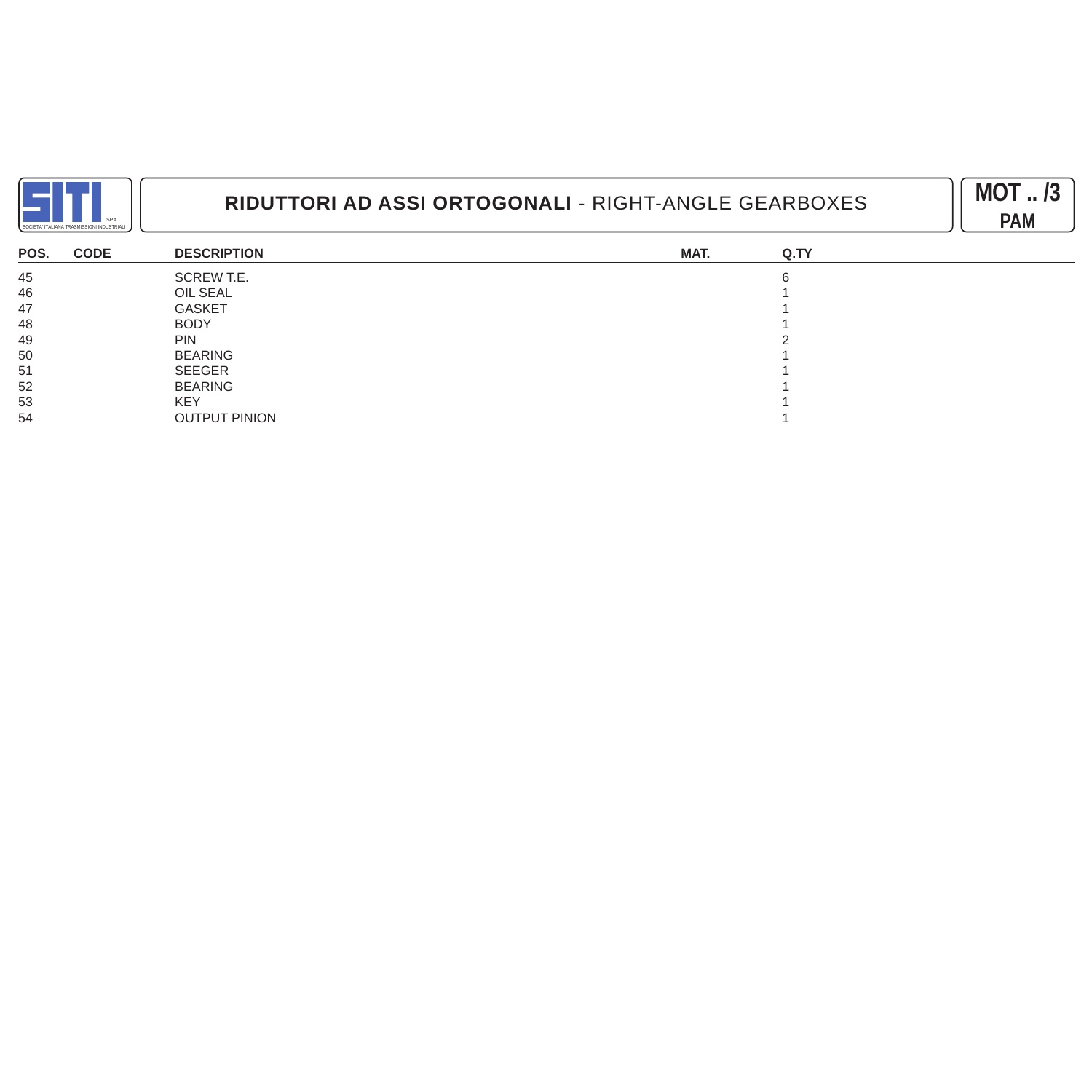

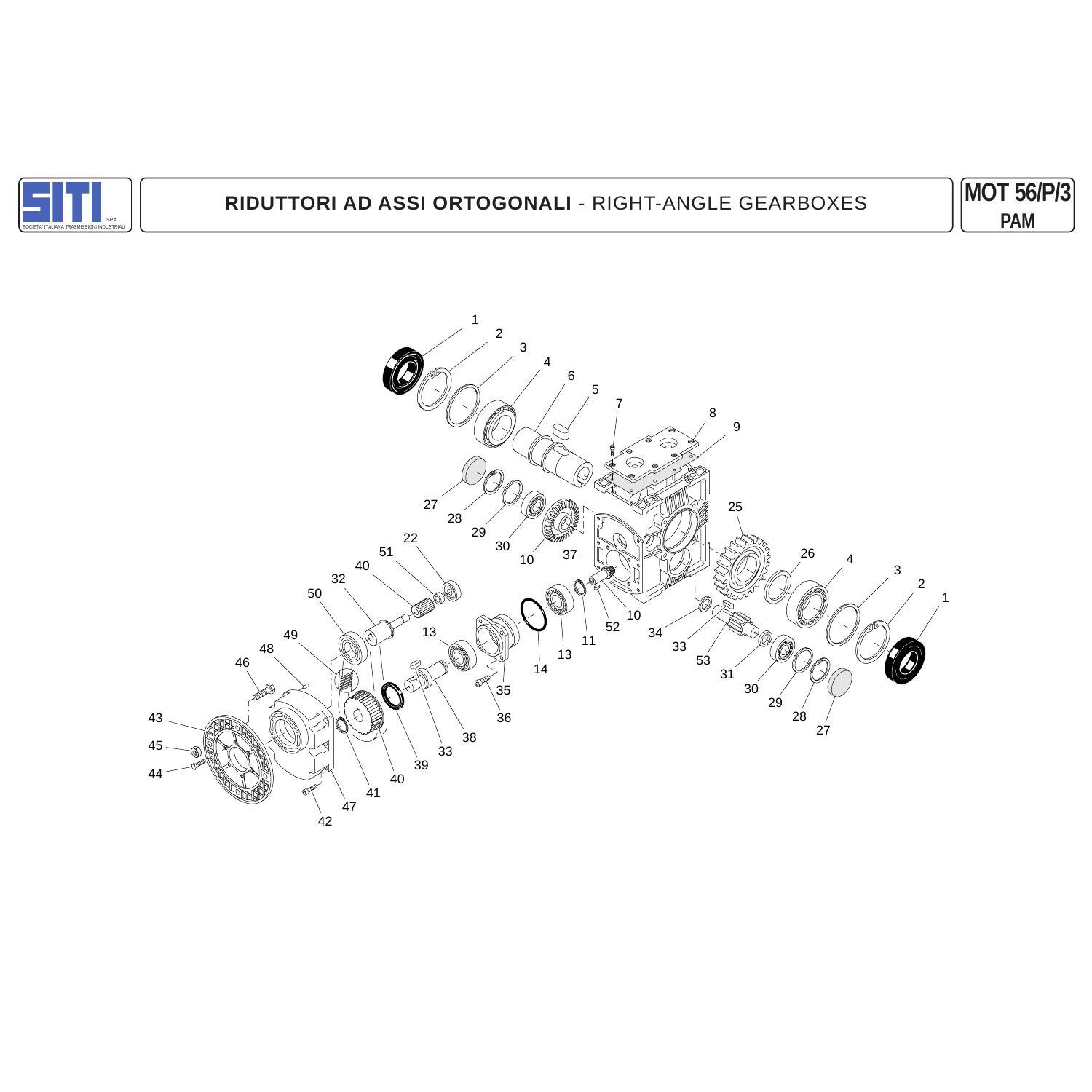



| POS.                     | <b>CODICE</b> | <b>DESCRIZIONE</b>                | MAT. | Q.TA'          |
|--------------------------|---------------|-----------------------------------|------|----------------|
| $\mathbf 1$              |               | ANELLO DI TENUTA                  |      | $\overline{2}$ |
| $\sqrt{2}$               |               | ANELLO SEEGER                     |      | $\sqrt{2}$     |
| 3                        |               | <b>DISTANZIALE USCITA</b>         |      | $\overline{2}$ |
| $\overline{\mathcal{L}}$ |               | <b>CUSCINETTO</b>                 |      |                |
| 5                        |               | <b>LINGUETTA</b>                  |      |                |
| $\,$ 6 $\,$              |               | ALBERO LENTO CAVO                 |      |                |
| $\overline{7}$           |               | VITE T.C.E.I                      |      |                |
| 8                        |               | COPERCHIO CHIUSO SUPERIORE        |      |                |
| $\boldsymbol{9}$         |               | <b>GUARNIZIONE COP. SUPERIORE</b> |      |                |
| 10                       |               | COPPIA CONICA                     |      |                |
| 11                       |               | <b>ANELLO SEEGER</b>              |      |                |
| 13                       |               | <b>CUSCINETTO</b>                 |      |                |
| 14                       |               | <b>OR</b>                         |      |                |
| 22                       |               | <b>CUSCINETTO</b>                 |      |                |
| 25                       |               | <b>CORONA USCITA</b>              |      |                |
| 26                       |               | <b>DISTANZIALE USCITA</b>         |      |                |
| 27                       |               | CAPPELLOTTO                       |      |                |
| 28                       |               | ANELLO SEEGER                     |      |                |
| 29                       |               | <b>DISTANZIALE INTERMEDIO</b>     |      |                |
| 30                       |               | <b>CUSCINETTO</b>                 |      |                |
| 31                       |               | <b>DISTANZIALE INTERM.</b>        |      |                |
| 32                       |               | NUOVO ALBERO PER PULEGGIA         |      |                |
| 33                       |               | <b>LINGUETTA</b>                  |      |                |
| 34                       |               | <b>DISTANZIALE INTERM.</b>        |      |                |
| 35                       |               | <b>BOCCOLA PER PULEGGIA</b>       |      |                |
| 36                       |               | VITE T.C.E.I.                     |      |                |
| 37                       |               | <b>CORPO RIDUTTORE</b>            |      |                |
| 38                       |               | ALBERO INTERMEDIO PER PULEGGIA    |      |                |
| 39                       |               | ANELLO DI TENUTA                  |      |                |
| 40                       |               | <b>PULEGGIA</b>                   |      |                |
| 40                       |               | <b>PULEGGIA</b>                   |      |                |
| 41                       |               | ANELLO SEEGER                     |      |                |
| 42                       |               | VITE T.C.E.I.                     |      |                |
| 43                       |               | NUOVO F.A.M.                      |      |                |
| 44                       |               | VITE T.E.                         |      |                |
| 45                       |               | <b>DADO ESAGONALE</b>             |      |                |
| 46                       |               | VITE T.E.                         |      |                |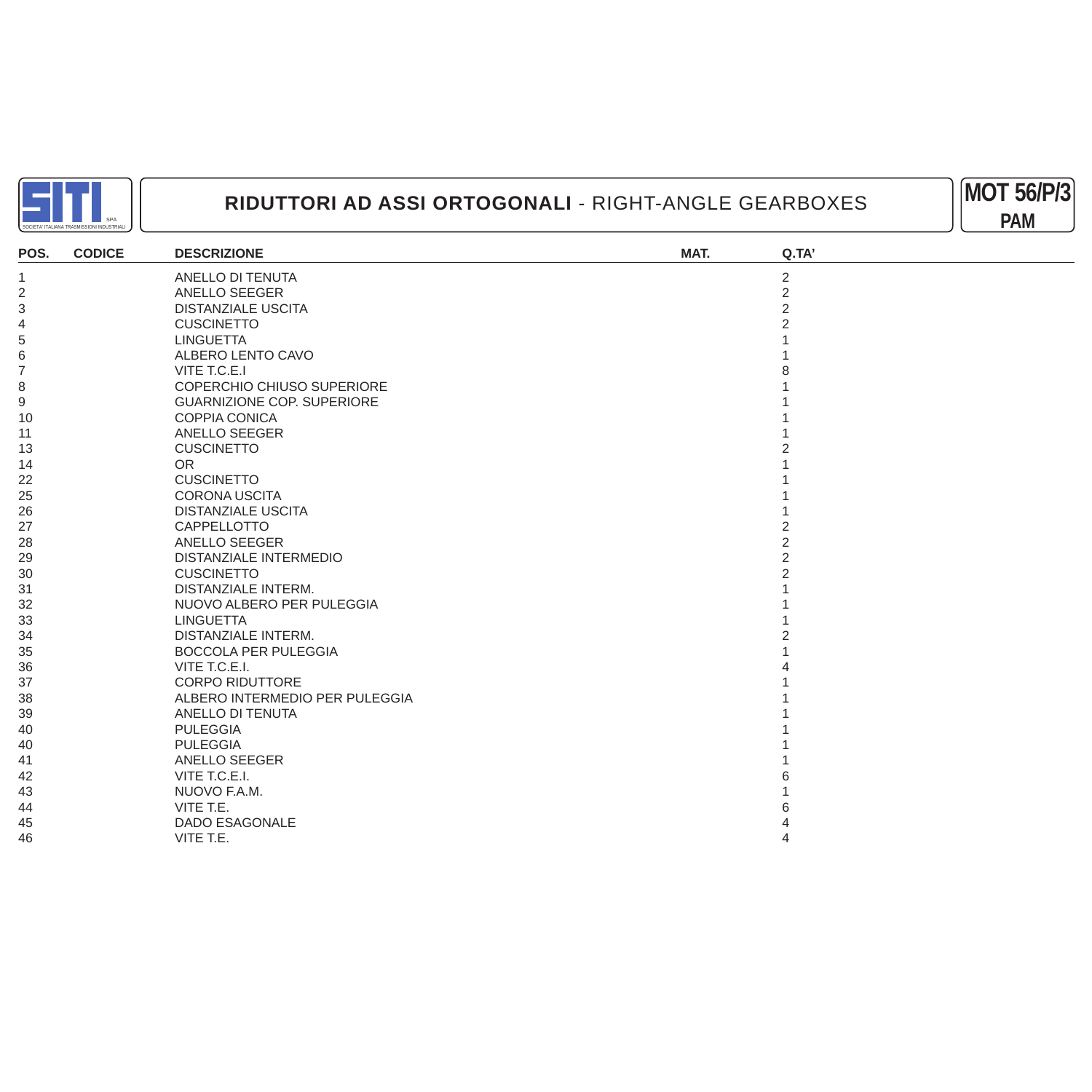



| POS. | <b>CODICE</b> | <b>DESCRIZIONE</b>      | MAT. | Q.TA' |
|------|---------------|-------------------------|------|-------|
| 47   |               | <b>CORPO PREC/PULEG</b> |      |       |
| 48   |               | <b>SPINA</b>            |      |       |
| 49   |               | <b>CINGHIA</b>          |      |       |
| 50   |               | <b>CUSCINETTO</b>       |      |       |
| 51   |               | <b>DISTANZIALE</b>      |      |       |
| 52   |               | <b>LINGUETTA</b>        |      |       |
| 53   |               | PIGNONE USCITA          |      |       |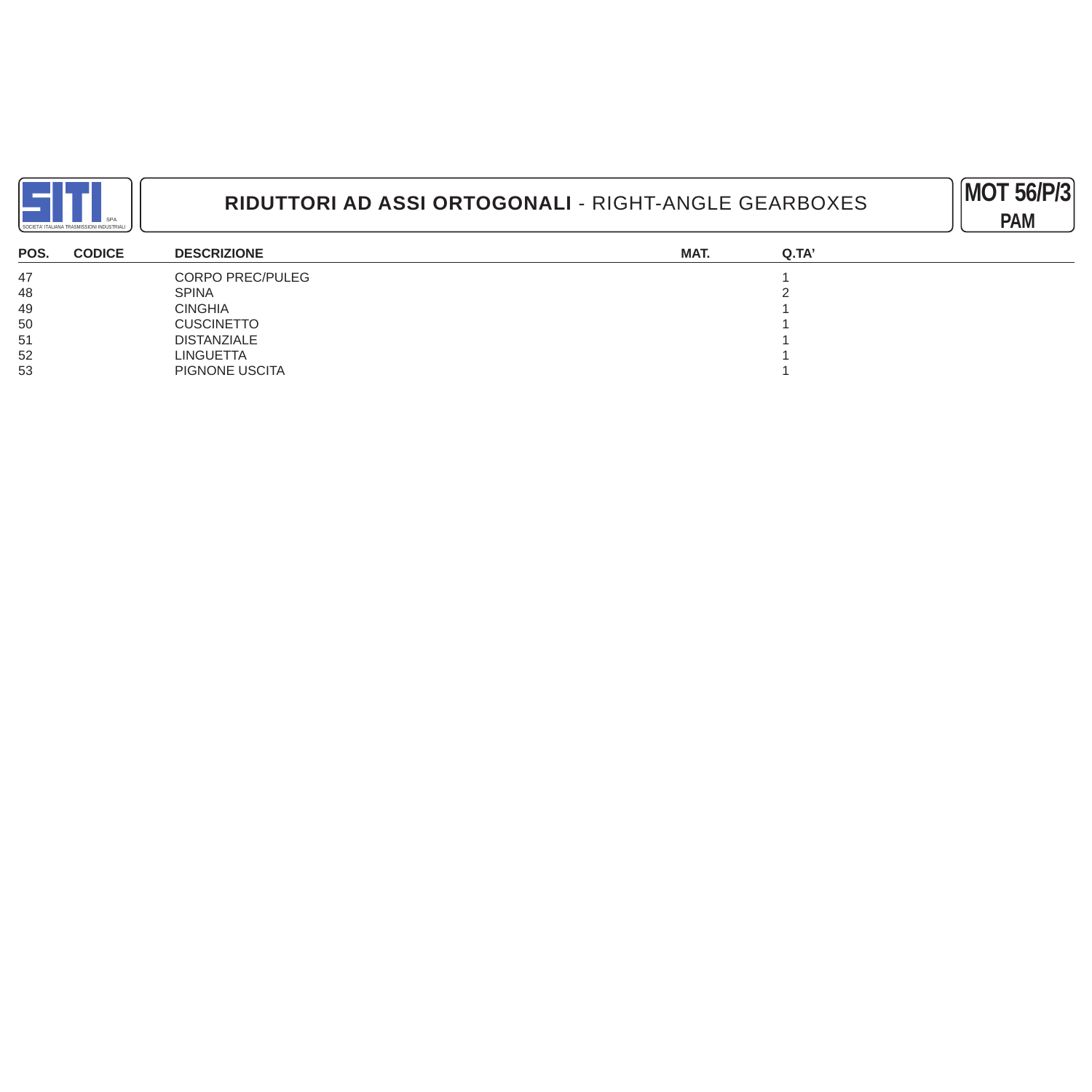



| POS.           | <b>CODE</b> | <b>DESCRIPTION</b>       | MAT. | Q.TY           |
|----------------|-------------|--------------------------|------|----------------|
| $\mathbf 1$    |             | <b>OIL SEAL</b>          |      | $\overline{2}$ |
| $\overline{2}$ |             | SEEGER                   |      | $\overline{2}$ |
| $\sqrt{3}$     |             | <b>SPACER</b>            |      | $\overline{2}$ |
| 4              |             | <b>BEARING</b>           |      |                |
| 5              |             | <b>KEY</b>               |      |                |
| 6              |             | <b>SHAFT</b>             |      |                |
| $\overline{7}$ |             | <b>SCREW T.C.E.I</b>     |      |                |
| 8              |             | COVER                    |      |                |
| 9              |             | <b>GASKET</b>            |      |                |
| 10             |             | <b>CONIC PAIR</b>        |      |                |
| 11             |             | <b>SEEGER</b>            |      |                |
| 13             |             | <b>BEARING</b>           |      |                |
| 14             |             | <b>OR</b>                |      |                |
| 22             |             | <b>BEARING</b>           |      |                |
| 25             |             | <b>OUTPUT CROWN GEAR</b> |      |                |
| 26             |             | SPACER                   |      |                |
| 27             |             | CAP                      |      | 2              |
| 28             |             | SEEGER                   |      | $\overline{2}$ |
| 29             |             | SPACER                   |      | $\mathfrak{p}$ |
| 30             |             | <b>BEARING</b>           |      | 2              |
| 31             |             | SPACER                   |      |                |
| 32             |             | <b>SHAFT</b>             |      |                |
| 33             |             | <b>KEY</b>               |      |                |
| 34             |             | <b>SPACER</b>            |      |                |
| 35             |             | <b>BUSH</b>              |      |                |
| 36             |             | SCREW T.C.E.I.           |      |                |
| 37             |             | REDUCTION GEAR BODY      |      |                |
| 38             |             | <b>SHAFT</b>             |      |                |
| 39             |             | OIL SEAL                 |      |                |
| 40             |             | <b>PULLEY</b>            |      |                |
| 40             |             | <b>PULLEY</b>            |      |                |
| 41             |             | <b>SEEGER</b>            |      |                |
| 42             |             | SCREW T.C.E.I.           |      |                |
| 43             |             | F.A.M.                   |      |                |
| 44             |             | SCREW T.E.               |      |                |
| 45             |             | <b>NUT</b>               |      |                |
| 46             |             | SCREW T.E.               |      |                |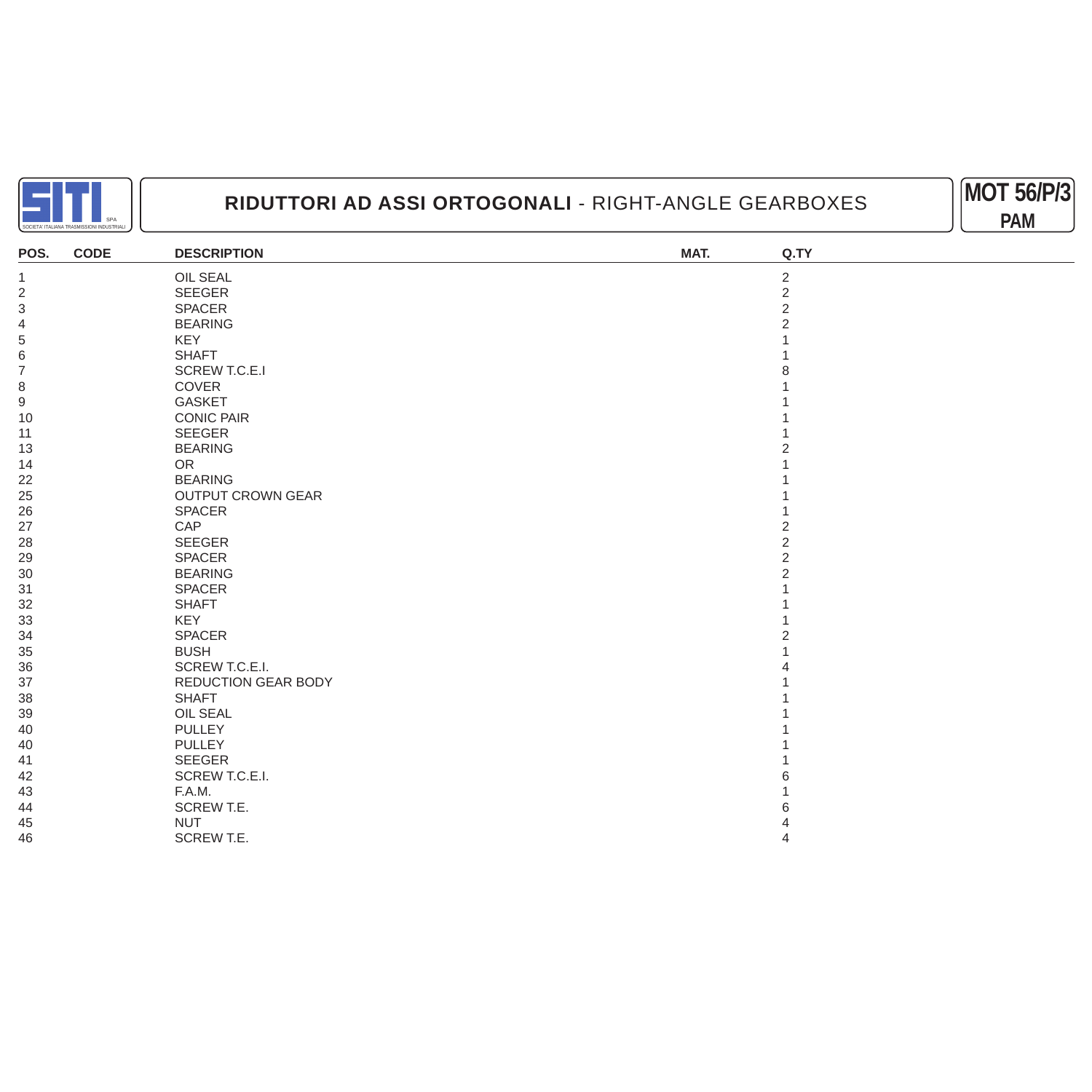



| POS. | <b>CODE</b> | <b>DESCRIPTION</b>   | MAT. | Q.TY |
|------|-------------|----------------------|------|------|
| 47   |             | <b>BODY</b>          |      |      |
| 48   |             | <b>PIN</b>           |      |      |
| 49   |             | <b>BELT</b>          |      |      |
| 50   |             | <b>BEARING</b>       |      |      |
| 51   |             | <b>SPACER</b>        |      |      |
| 52   |             | <b>KEY</b>           |      |      |
| 53   |             | <b>OUTPUT PINION</b> |      |      |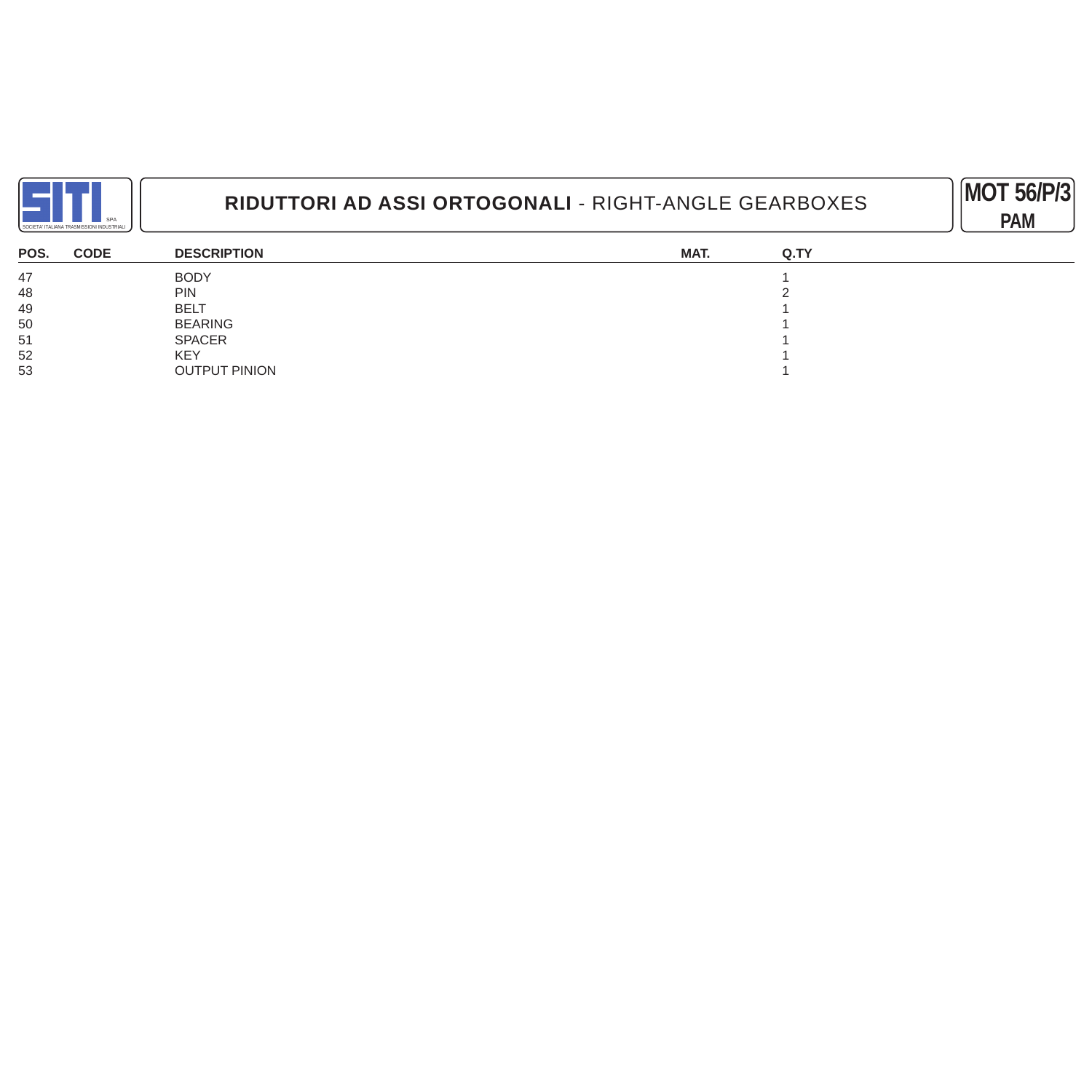

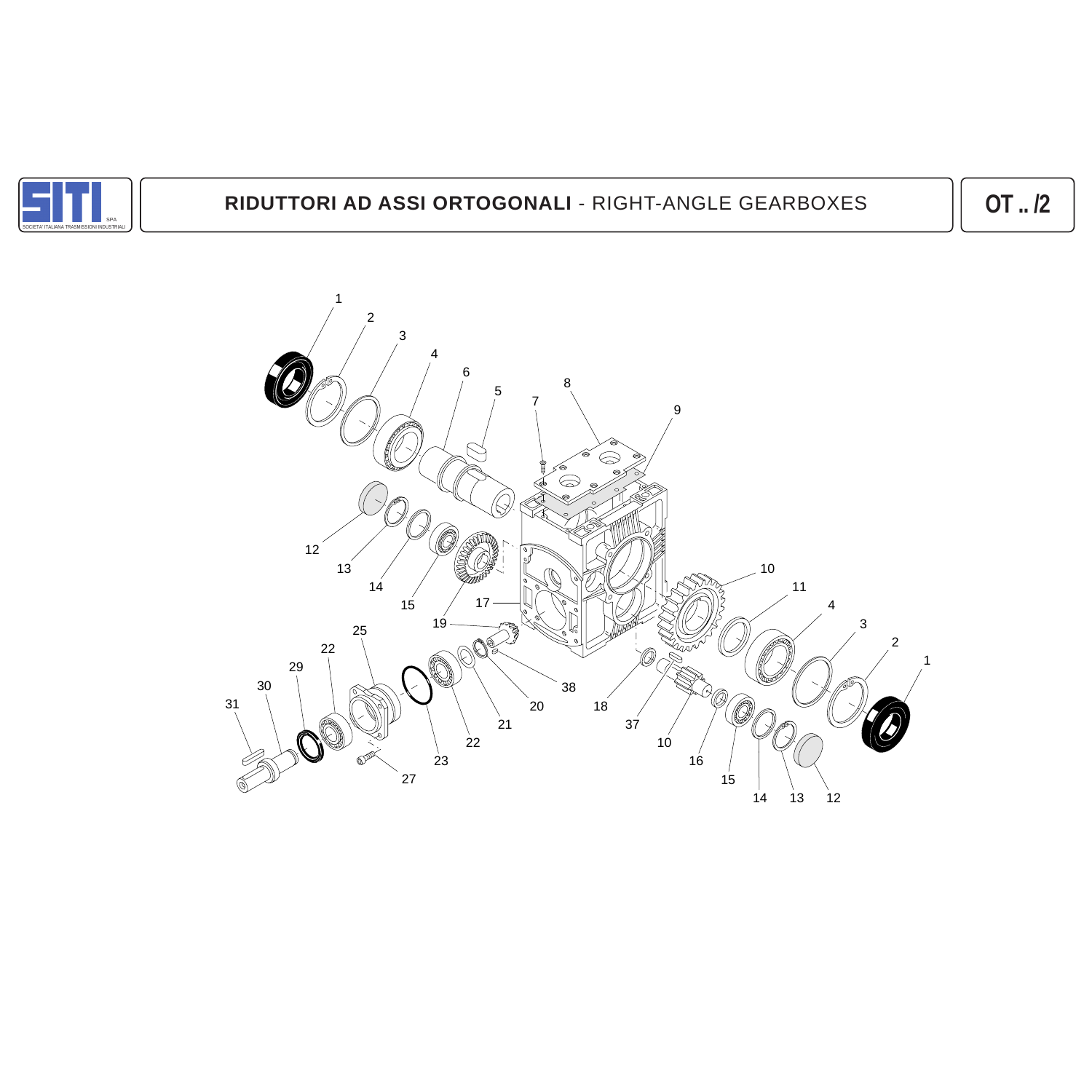

| POS.             | <b>CODICE</b> | <b>DESCRIZIONE</b>                | MAT. | Q.TA'          |
|------------------|---------------|-----------------------------------|------|----------------|
|                  |               | ANELLO DI TENUTA                  |      | $\overline{2}$ |
| $\overline{2}$   |               | ANELLO SEEGER                     |      | $\overline{2}$ |
| 3                |               | <b>DISTANZIALE USCITA</b>         |      |                |
| 4                |               | <b>CUSCINETTO</b>                 |      |                |
| 5                |               | <b>LINGUETTA</b>                  |      |                |
| 6                |               | ALBERO LENTO CAVO                 |      |                |
| $\overline{7}$   |               | VITE T.C.E.I.                     |      |                |
| 8                |               | <b>COPERCHIO CHIUSO SUPERIORE</b> |      |                |
| $\boldsymbol{9}$ |               | <b>GUARNIZIONE COP. SUPERIORE</b> |      |                |
| 10               |               | <b>CORONA USCITA</b>              |      |                |
| 10               |               | PIGNONE USCITA                    |      |                |
| 11               |               | <b>DISTANZIALE USCITA</b>         |      |                |
| 12               |               | CAPPELLOTTO                       |      |                |
| 13               |               | <b>ANELLO SEEGER</b>              |      |                |
| 14               |               | DISTANZIALE INTERM.               |      |                |
| 15               |               | <b>CUSCINETTO</b>                 |      |                |
| 16               |               | <b>DISTANZIALE INTERM.</b>        |      |                |
| 17               |               | <b>CORPO RIDUTTORE</b>            |      |                |
| 18               |               | <b>DISTANZIALE ENTRATA</b>        |      |                |
| 19               |               | <b>COPPIA CONICA</b>              |      |                |
| 20               |               | ANELLO SEEGER                     |      |                |
| 21               |               | <b>DISTANZIALE PIGNONE</b>        |      |                |
| 22               |               | <b>CUSCINETTO</b>                 |      |                |
| 23               |               | <b>OR</b>                         |      |                |
| 25               |               | <b>BOCCOLA</b>                    |      |                |
| 27               |               | VITE T.C.E.I.                     |      |                |
| 29               |               | AN. TENUTA                        |      |                |
| 30               |               | <b>ALBERO ENTRATA</b>             |      |                |
| 31               |               | <b>LINGUETTA</b>                  |      |                |
| 37               |               | <b>LINGUETTA</b>                  |      |                |
| 38               |               | <b>LINGUETTA</b>                  |      |                |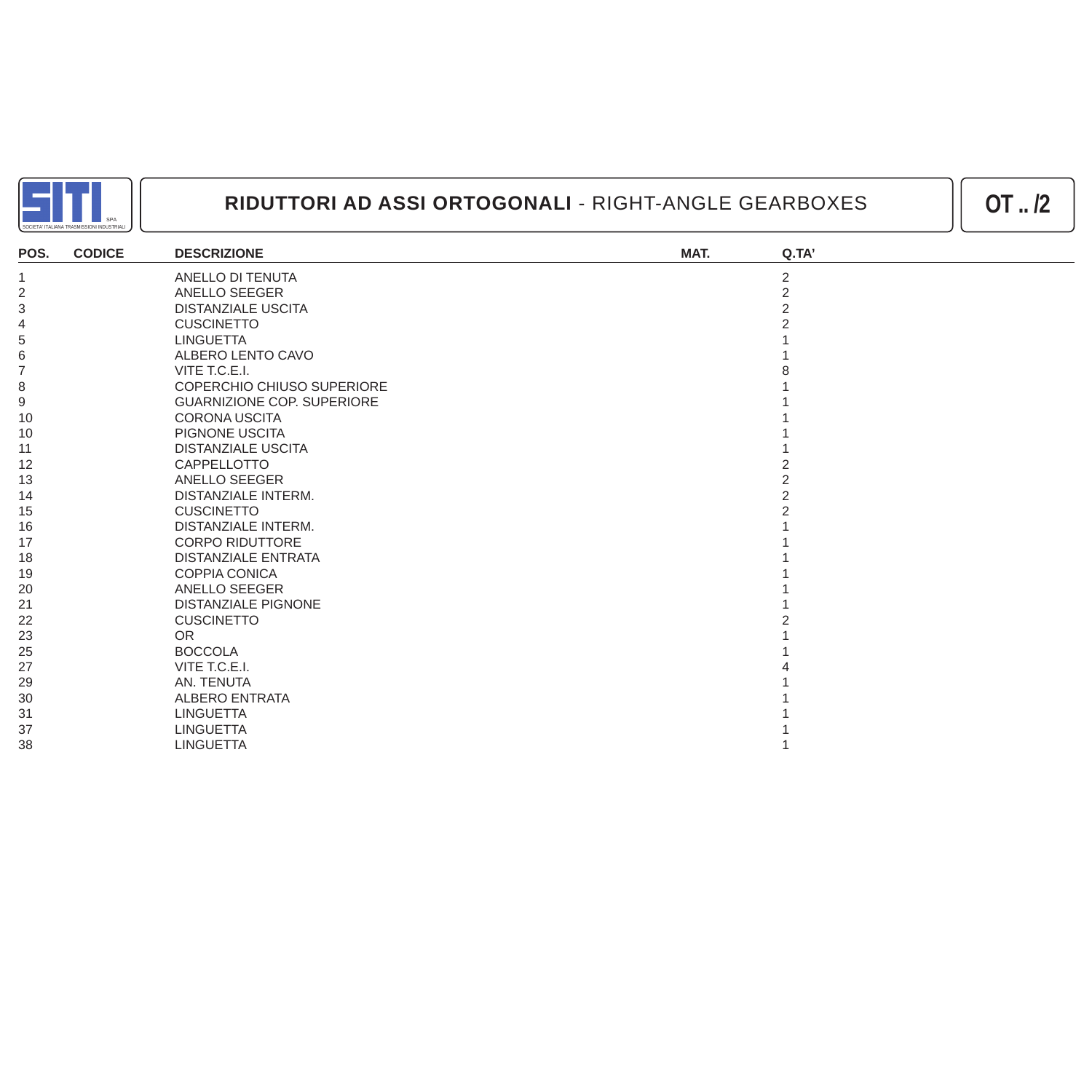

| POS.                      | <b>CODE</b> | <b>DESCRIPTION</b>       | MAT. | Q.TY           |
|---------------------------|-------------|--------------------------|------|----------------|
| 1                         |             | OIL SEAL                 |      | $\overline{2}$ |
| $\overline{2}$            |             | <b>SEEGER</b>            |      | $\overline{2}$ |
| $\ensuremath{\mathsf{3}}$ |             | <b>SPACER</b>            |      | っ              |
| $\overline{4}$            |             | <b>BEARING</b>           |      |                |
| 5                         |             | <b>KEY</b>               |      |                |
| 6                         |             | SHAFT D.                 |      |                |
| $\overline{7}$            |             | SCREW T.C.E.I.           |      |                |
| $\,8\,$                   |             | COVER                    |      |                |
| $\boldsymbol{9}$          |             | <b>GASKET</b>            |      |                |
| 10                        |             | <b>OUTPUT CROWN GEAR</b> |      |                |
| 10                        |             | <b>OUTPUT PINION</b>     |      |                |
| 11                        |             | SPACER                   |      |                |
| 12                        |             | CAP                      |      |                |
| 13                        |             | SEEGER                   |      |                |
| 14                        |             | SPACER                   |      |                |
| 15                        |             | <b>BEARING</b>           |      |                |
| 16                        |             | <b>SPACER</b>            |      |                |
| 17                        |             | REDUCTION GEAR BODY      |      |                |
| 18                        |             | <b>SPACER</b>            |      |                |
| 19                        |             | <b>CONIC PAIR</b>        |      |                |
| 20                        |             | <b>SEEGER</b>            |      |                |
| 21                        |             | PINION SPACER            |      |                |
| 22                        |             | <b>BEARING</b>           |      |                |
| 23                        |             | <b>OR</b>                |      |                |
| 25                        |             | <b>BUSH</b>              |      |                |
| 27                        |             | SCREW T.C.E.I.           |      |                |
| 29                        |             | <b>OIL SEAL</b>          |      |                |
| 30                        |             | <b>INPUT SHAFT</b>       |      |                |
| 31                        |             | KEY                      |      |                |
| 37                        |             | <b>KEY</b>               |      |                |
| 38                        |             | KEY                      |      |                |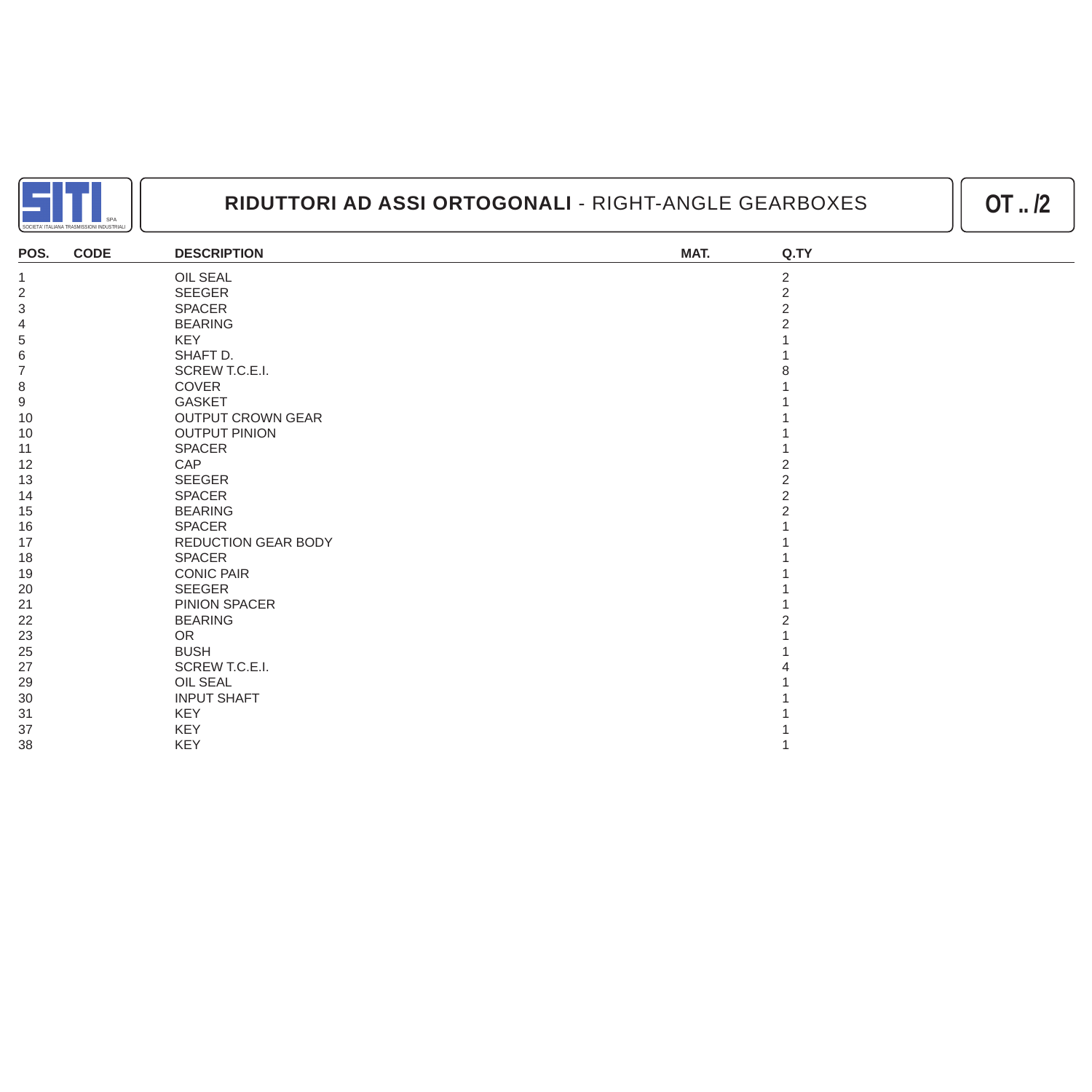

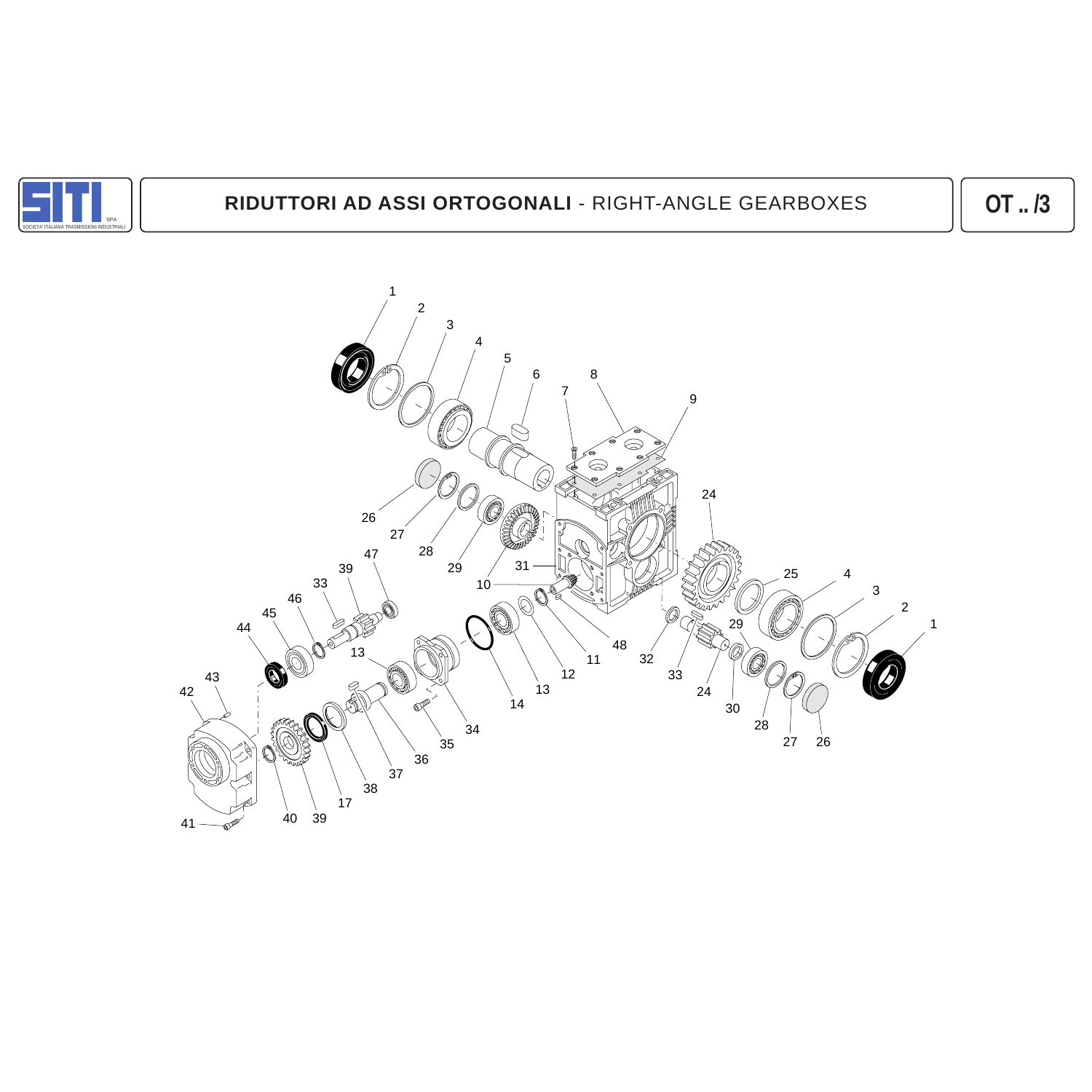

| POS.           | <b>CODICE</b> | <b>DESCRIZIONE</b>                | MAT. | Q.TA'          |
|----------------|---------------|-----------------------------------|------|----------------|
| $\mathbf{1}$   |               | AN. DI TENUTA                     |      | $\overline{2}$ |
| $\overline{2}$ |               | ANELLO SEEGER                     |      | $\overline{2}$ |
| 3              |               | <b>DISTANZIALE USCITA</b>         |      | $\overline{2}$ |
| $\overline{4}$ |               | <b>CUSCINETTO</b>                 |      |                |
| 5              |               | ALBERO LENTO CAVO                 |      |                |
| 6              |               | <b>LINGUETTA</b>                  |      |                |
| $\overline{7}$ |               | VITE T.C.E.I.                     |      |                |
| 8              |               | COPERCHIO CHIUSO SUPERIORE        |      |                |
| $9$            |               | <b>GUARNIZIONE COP. SUPERIORE</b> |      |                |
| 10             |               | COPPIA CONICA                     |      |                |
| 11             |               | ANELLO SEEGER                     |      |                |
| 12             |               | <b>DISTANZIALE PIGNONE</b>        |      |                |
| 13             |               | <b>CUSCINETTO</b>                 |      |                |
| 14             |               | <b>OR</b>                         |      |                |
| 17             |               | AN. TENUTA                        |      |                |
| 24             |               | <b>CORONA USCITA</b>              |      |                |
| 24             |               | PIGNONE USCITA                    |      |                |
| 25             |               | <b>DISTANZIALE USCITA</b>         |      |                |
| 26             |               | CAPPELLOTTO                       |      |                |
| 27             |               | <b>ANELLO SEEGER</b>              |      | 2              |
| 28             |               | <b>DISTANZIALE INTERM.</b>        |      | $\overline{2}$ |
| 29             |               | <b>CUSCINETTO</b>                 |      |                |
| 30             |               | <b>DISTANZIALE INTERM.</b>        |      |                |
| 31             |               | <b>CORPO RIDUTTORE</b>            |      |                |
| 32             |               | DISTANZIALE INTERM.               |      |                |
| 33             |               | <b>LINGUETTA</b>                  |      |                |
| 34             |               | <b>BOCCOLA</b>                    |      |                |
| 35             |               | VITE T.C.E.I.                     |      |                |
| 36             |               | ALBERO INTERMEDIO TUTTI RAPP.     |      |                |
| 37             |               | <b>LINGUETTA</b>                  |      |                |
| 38             |               | <b>DISTANZIALE ENTRATA</b>        |      |                |
| 39             |               | CORONA 1° RID.                    |      |                |
| 39             |               | ALBERO CON PIGNONE                |      |                |
| 40             |               | ANELLO SEEGER                     |      |                |
| 41             |               | VITE T.C.E.I.                     |      |                |
| 42             |               | CORPO PREC.                       |      |                |
| 43             |               | <b>SPINA CILINDRICA</b>           |      | $\overline{2}$ |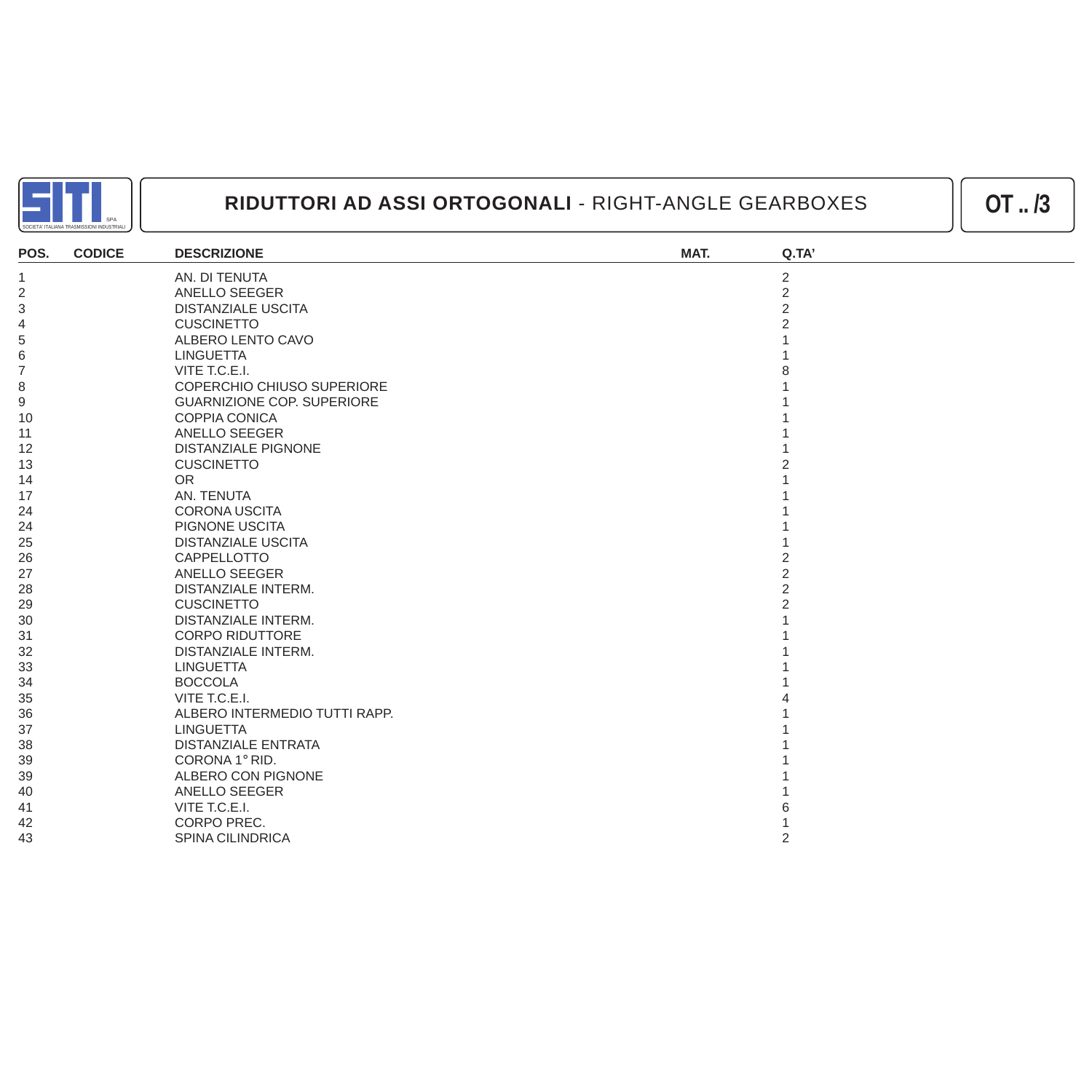

| POS.<br><b>CODICE</b> | <b>DESCRIZIONE</b> | MAT. | Q.TA' |
|-----------------------|--------------------|------|-------|
| 44                    | AN. DI TENUTA      |      |       |
| 45                    | <b>CUSCINETTO</b>  |      |       |
| 46                    | <b>SEEGER</b>      |      |       |
| 47                    | <b>CUSCINETTO</b>  |      |       |
| 48                    | <b>LINGUETTA</b>   |      |       |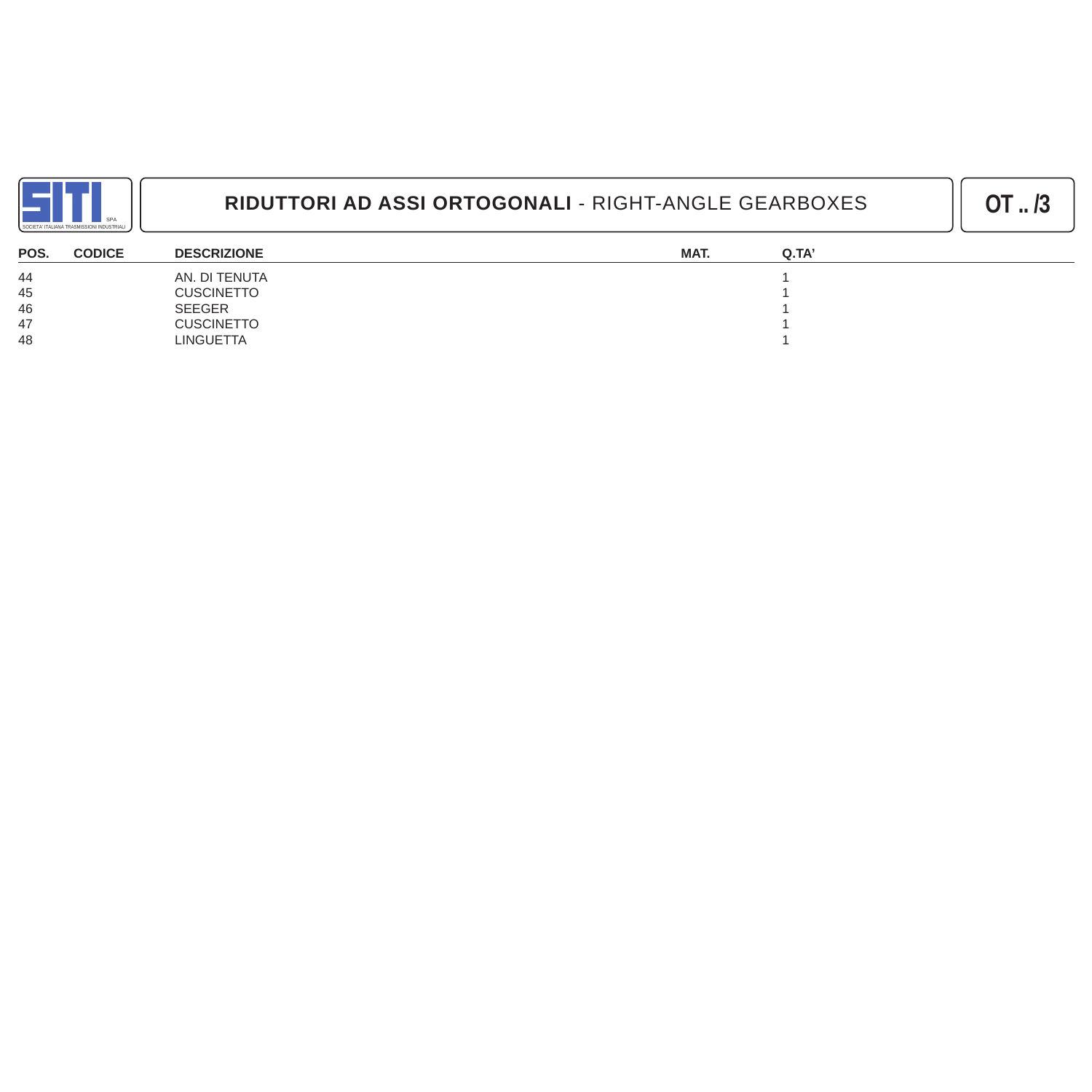

| POS.             | <b>CODE</b> | <b>DESCRIPTION</b>       | MAT. | Q.TY           |
|------------------|-------------|--------------------------|------|----------------|
| $\mathbf{1}$     |             | <b>OIL SEAL</b>          |      | $\sqrt{2}$     |
| $\sqrt{2}$       |             | <b>SEEGER</b>            |      | $\overline{2}$ |
| 3                |             | <b>SPACER</b>            |      | $\overline{2}$ |
| $\overline{4}$   |             | <b>BEARING</b>           |      |                |
| 5                |             | <b>SHAFT</b>             |      |                |
| $\,$ 6 $\,$      |             | <b>KEY</b>               |      |                |
| $\overline{7}$   |             | SCREW T.C.E.I.           |      |                |
| 8                |             | COVER                    |      |                |
| $\boldsymbol{9}$ |             | <b>GASKET</b>            |      |                |
| 10               |             | <b>CONIC PAIR</b>        |      |                |
| 11               |             | <b>SEEGER</b>            |      |                |
| 12               |             | PINION SPACER            |      |                |
| 13               |             | <b>BEARING</b>           |      |                |
| 14               |             | <b>OR</b>                |      |                |
| 17               |             | <b>OIL SEAL</b>          |      |                |
| 24               |             | <b>OUTPUT CROWN GEAR</b> |      |                |
| 24               |             | <b>OUTPUT PINION</b>     |      |                |
| 25               |             | <b>SPACER</b>            |      |                |
| 26               |             | CAP                      |      |                |
| 27               |             | <b>SEEGER</b>            |      | $\overline{2}$ |
| 28               |             | <b>SPACER</b>            |      | $\overline{2}$ |
| 29               |             | <b>BEARING</b>           |      |                |
| 30               |             | <b>SPACER</b>            |      |                |
| 31               |             | REDUCTION GEAR BODY      |      |                |
| 32               |             | <b>SPACER</b>            |      |                |
| 33               |             | KEY                      |      |                |
| 34               |             | <b>BUSH</b>              |      |                |
| 35               |             | SCREW T.C.E.I.           |      |                |
| 36               |             | <b>SHAFT</b>             |      |                |
| 37               |             | <b>KEY</b>               |      |                |
| 38               |             | <b>SPACER</b>            |      |                |
| 39               |             | CROWN GEAR 1° RED.       |      |                |
| 39               |             | <b>SHAFT WITH PINION</b> |      |                |
| 40               |             | <b>SEEGER</b>            |      |                |
| 41               |             | SCREW T.C.E.I.           |      |                |
| 42               |             | <b>BODY</b>              |      |                |
| 43               |             | <b>PIN</b>               |      | $\overline{2}$ |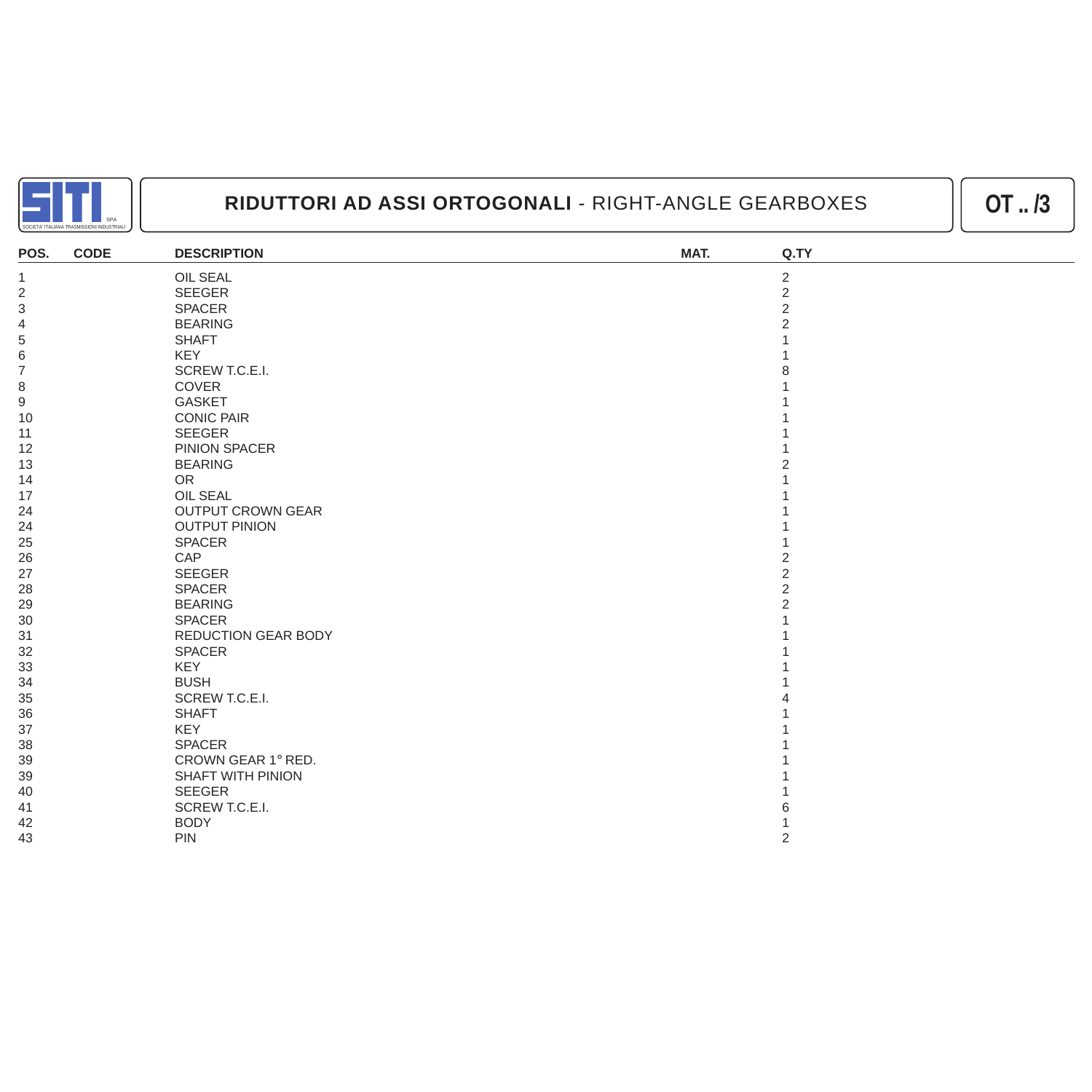

| POS.<br><b>CODE</b> | <b>DESCRIPTION</b> | MAT. | Q.TY |
|---------------------|--------------------|------|------|
| 44                  | OIL SEAL           |      |      |
| 45                  | <b>BEARING</b>     |      |      |
| 46                  | <b>SEEGER</b>      |      |      |
| 47                  | <b>BEARING</b>     |      |      |
| 48                  | <b>KEY</b>         |      |      |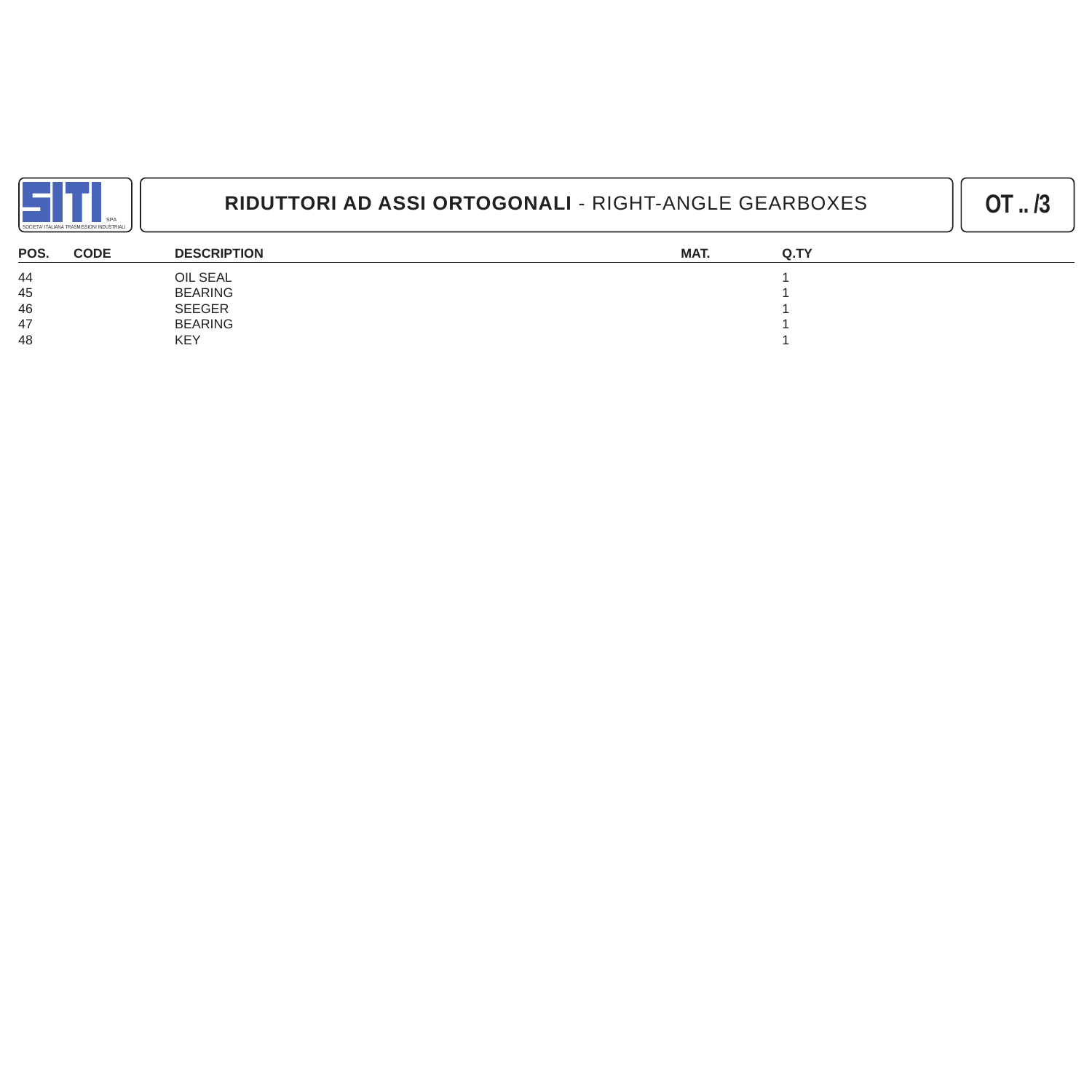

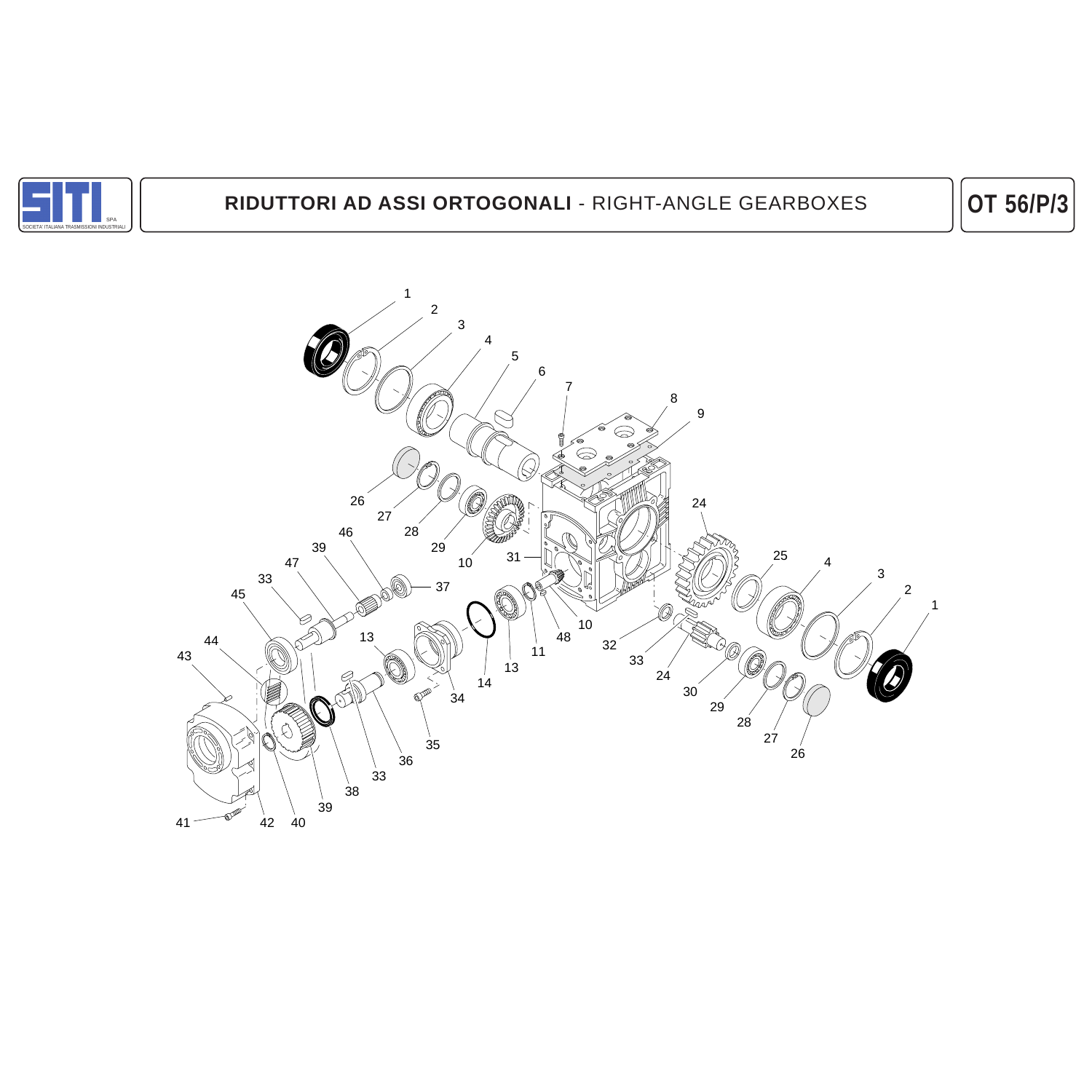



| POS.           | <b>CODICE</b> | <b>DESCRIZIONE</b>                | MAT. | Q.TA'          |
|----------------|---------------|-----------------------------------|------|----------------|
| $\overline{1}$ |               | AN. DI TENUTA                     |      | 2              |
| $\sqrt{2}$     |               | ANELLO SEEGER                     |      | $\overline{2}$ |
| $\mathfrak{S}$ |               | <b>DISTANZIALE USCITA</b>         |      | $\overline{2}$ |
| $\overline{4}$ |               | <b>CUSCINETTO</b>                 |      | $\overline{2}$ |
| 5              |               | ALBERO LENTO CAVO                 |      |                |
| 6              |               | <b>LINGUETTA</b>                  |      |                |
| $\overline{7}$ |               | VITE T.C.E.I.                     |      |                |
| 8              |               | COPERCHIO CHIUSO SUPERIORE        |      |                |
| 9              |               | <b>GUARNIZIONE COP. SUPERIORE</b> |      |                |
| 10             |               | <b>COPPIA CONICA</b>              |      |                |
| 11             |               | <b>ANELLO SEEGER</b>              |      |                |
| 13             |               | <b>CUSCINETTO</b>                 |      |                |
| 14             |               | <b>OR</b>                         |      |                |
| 24             |               | CORONA USCITA                     |      |                |
| 24             |               | PIGNONE USCITA                    |      |                |
| 25             |               | <b>DISTANZIALE USCITA</b>         |      |                |
| 26             |               | CAPPELLOTTO                       |      |                |
| 27             |               | ANELLO SEEGER                     |      | 2              |
| 28             |               | <b>DISTANZIALE INTERMEDIO</b>     |      | $\overline{2}$ |
| 29             |               | <b>CUSCINETTO</b>                 |      | 2              |
| 30             |               | DISTANZ.INTERM.                   |      |                |
| 31             |               | <b>CORPO RIDUTTORE</b>            |      |                |
| 32             |               | DISTANZIALE INTERM.               |      |                |
| 33             |               | <b>LINGUETTA</b>                  |      |                |
| 34             |               | <b>BOCCOLA PER PULEGGIA</b>       |      |                |
| 35             |               | VITE T.C.E.I.                     |      |                |
| 36             |               | ALBERO INTERMEDIO PER PULEGGIA    |      |                |
| 37             |               | <b>CUSCINETTO</b>                 |      |                |
| 38             |               | AN. DI TENUTA                     |      |                |
| 39             |               | <b>PULEGGIA</b>                   |      |                |
| 39             |               | <b>PULEGGIA</b>                   |      |                |
| 40             |               | ANELLO SEEGER                     |      |                |
| 41             |               | VITE T.C.E.I.                     |      |                |
| 42             |               | <b>CORPO PREC/PULEGGIA</b>        |      |                |
| 43             |               | <b>SPINA</b>                      |      |                |
| 44             |               | <b>CINGHIA</b>                    |      |                |
| 45             |               | <b>CUSCINETTO</b>                 |      |                |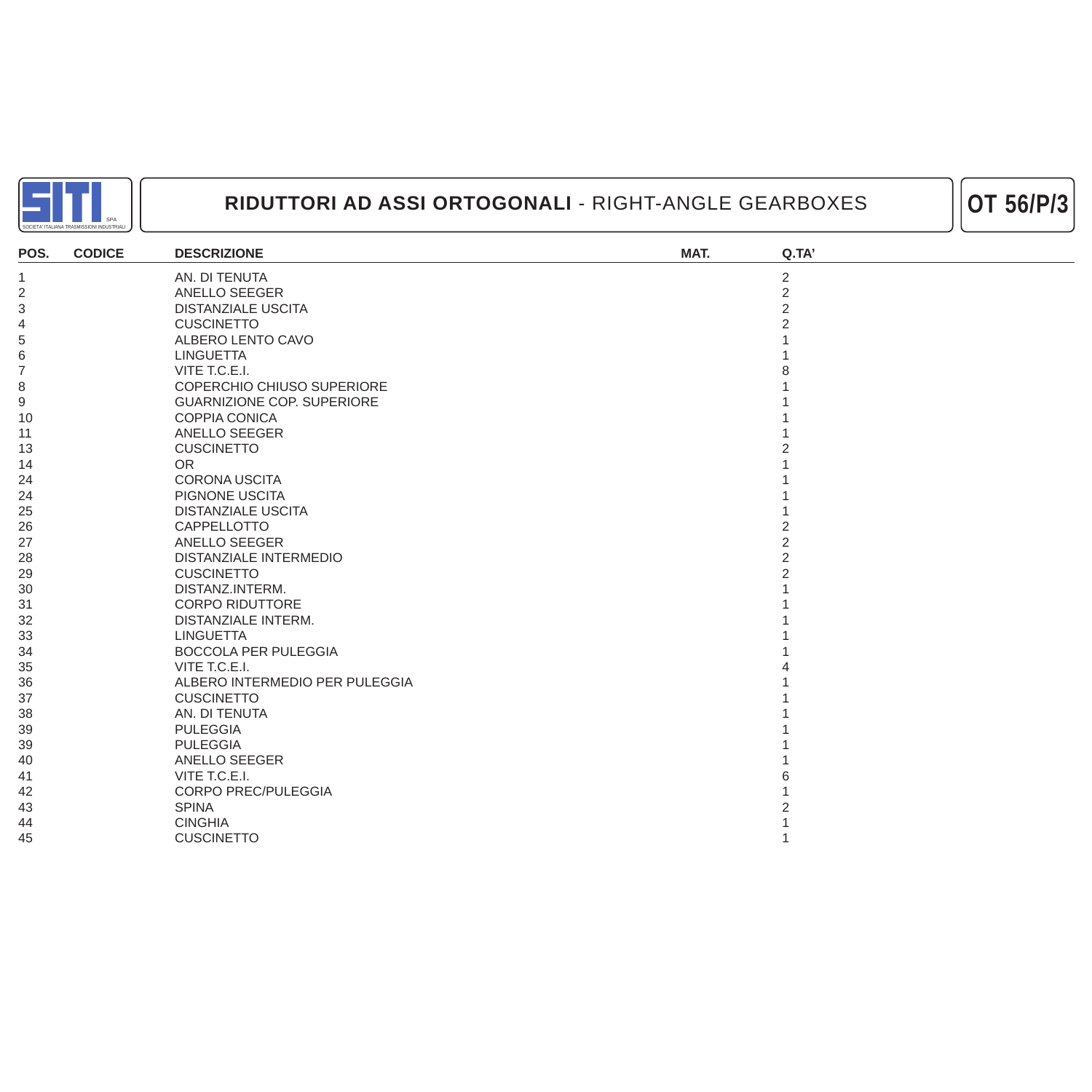

| POS. | <b>CODICE</b> | <b>DESCRIZIONE</b>              | MAT. | Q.TA |
|------|---------------|---------------------------------|------|------|
| 46   |               | <b>DISTANZIALE</b>              |      |      |
|      |               | NUOVO ALB. MASCHIO PER PULEGGIA |      |      |
| 48   |               | LINGUETTA                       |      |      |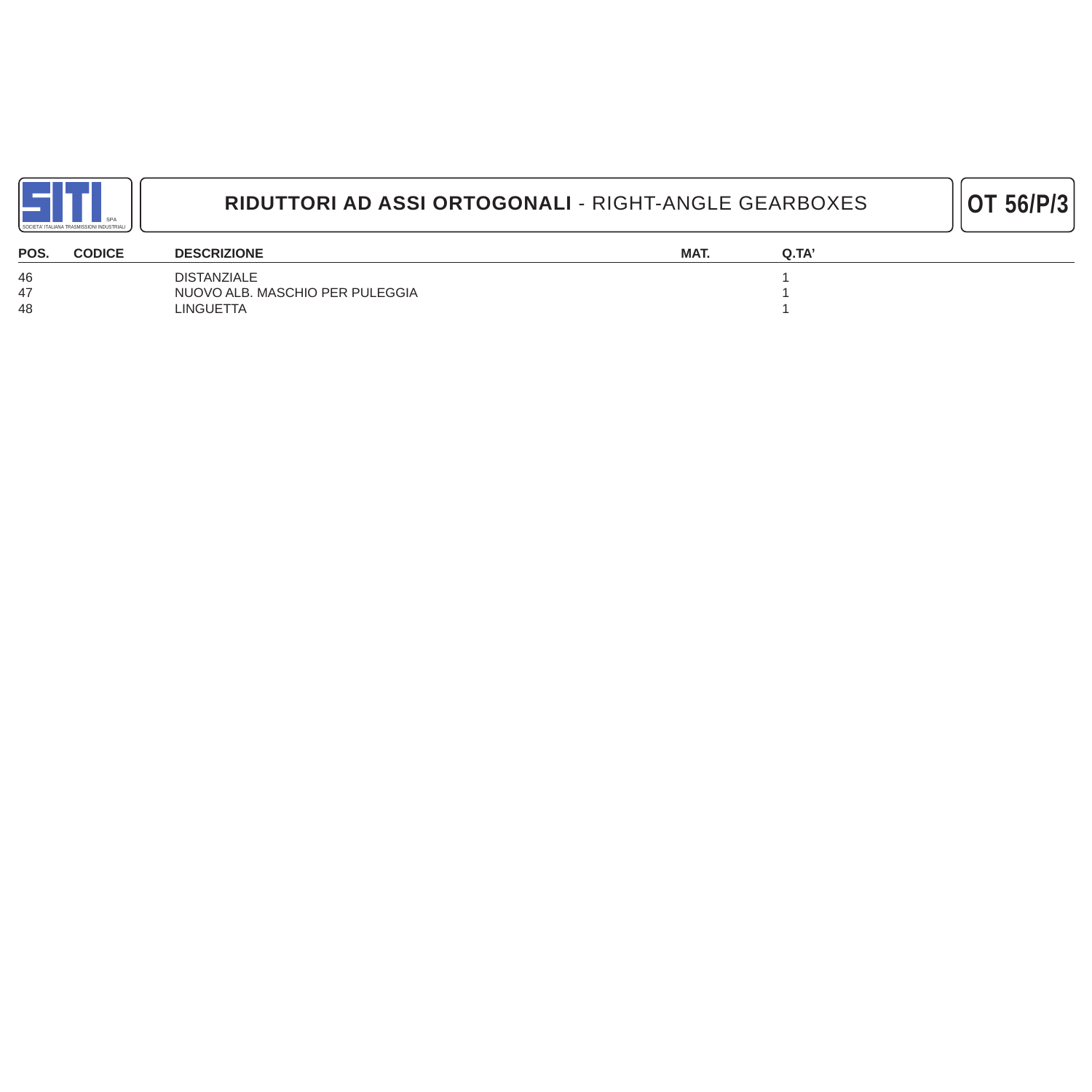



| POS.             | <b>CODE</b> | <b>DESCRIPTION</b>       | MAT. | Q.TY           |
|------------------|-------------|--------------------------|------|----------------|
| $\mathbf 1$      |             | <b>OIL SEAL</b>          |      | $\overline{2}$ |
| $\overline{2}$   |             | SEEGER                   |      | $\overline{2}$ |
| $\sqrt{3}$       |             | SPACER                   |      | $\overline{2}$ |
| $\overline{4}$   |             | <b>BEARING</b>           |      | $\overline{2}$ |
| 5                |             | <b>SHAFT</b>             |      |                |
| $\,$ 6 $\,$      |             | KEY                      |      |                |
| $\overline{7}$   |             | SCREW T.C.E.I.           |      |                |
| $\,8\,$          |             | COVER                    |      |                |
| $\boldsymbol{9}$ |             | <b>GASKET</b>            |      |                |
| 10               |             | <b>CONIC PAIR</b>        |      |                |
| 11               |             | <b>SEEGER</b>            |      |                |
| 13               |             | <b>BEARING</b>           |      |                |
| 14               |             | <b>OR</b>                |      |                |
| 24               |             | <b>OUTPUT CROWN GEAR</b> |      |                |
| 24               |             | <b>OUTPUT PINION</b>     |      |                |
| 25               |             | <b>SPACER</b>            |      |                |
| 26               |             | CAP                      |      | 2              |
| 27               |             | SEEGER                   |      | $\overline{2}$ |
| 28               |             | <b>SPACER</b>            |      | $\overline{2}$ |
| 29               |             | <b>BEARING</b>           |      | $\overline{2}$ |
| $30\,$           |             | <b>SPACER</b>            |      |                |
| 31               |             | REDUCTION GEAR BODY      |      |                |
| 32               |             | <b>SPACER</b>            |      |                |
| 33               |             | KEY                      |      |                |
| 34               |             | <b>BUSH</b>              |      |                |
| 35               |             | SCREW T.C.E.I.           |      |                |
| 36               |             | <b>SHAFT</b>             |      |                |
| 37               |             | <b>BEARING</b>           |      |                |
| 38               |             | OIL SEAL                 |      |                |
| 39               |             | <b>PULLEY</b>            |      |                |
| 39               |             | <b>PULLEY</b>            |      |                |
| 40               |             | <b>SEEGER</b>            |      |                |
| 41               |             | SCREW T.C.E.I.           |      |                |
| 42               |             | <b>BODY</b>              |      |                |
| 43               |             | <b>PIN</b>               |      |                |
| 44               |             | <b>BELT</b>              |      |                |
| 45               |             | <b>BEARING</b>           |      | 1              |